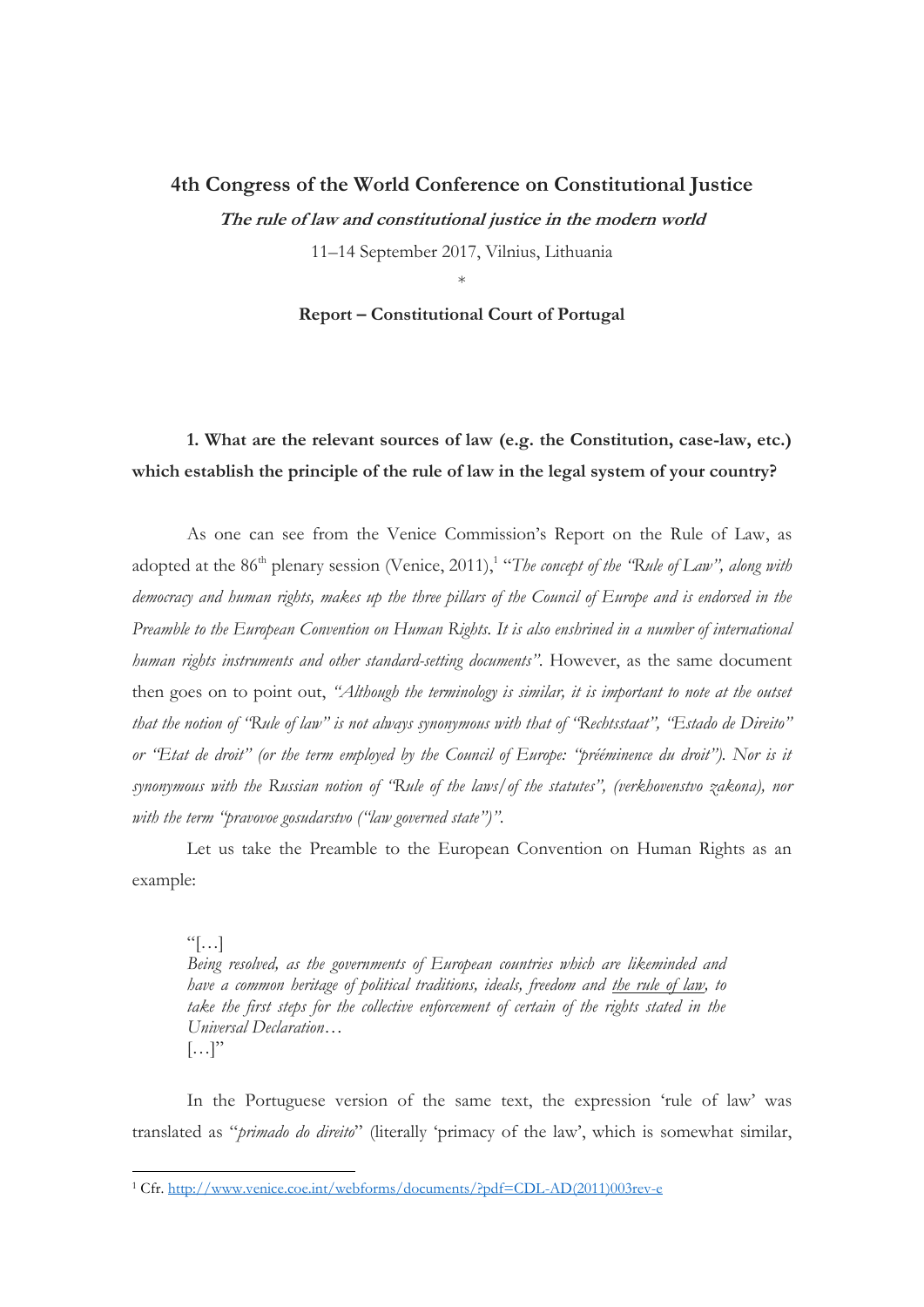but not identical, to 'supremacy of the law') and not as "*Estado de direito*" (literally 'state of law', sometimes translated into English as 'state based on the rule of law', and sometimes equated with just 'rule of law'):

 $\lceil \cdot \cdot \cdot \rceil$ *Decididos, enquanto Governos de Estados Europeus animados no mesmo espírito, possuindo um património comum de ideais e tradições políticas, de respeito pela liberdade e pelo primado do direito, a tomar as primeiras providências apropriadas para assegurar a garantia coletiva de certo número de direitos enunciados na Declaração Universal* […].  $\left[\ldots\right]$ "

To some extent this Portuguese version of the text highlights the first of the elements that are needed in order to recognise the existence of the rule of law (see Venice Report, *op. cit.*, p. 10):

 $\left[\ldots\right]$ *(1) Legality, including a transparent, accountable and democratic process for enacting law. (2) Legal certainty. (3) Prohibition of arbitrariness. (4) Access to justice before independent and impartial courts, including judicial review of administrative acts. (5) Respect for human rights. (6) Non-discrimination and equality before the law.*  $\left[\ldots\right]$ "

Having made these brief introductory remarks, we will henceforth talk about *Estado de direito* and the rule of law (in the broad sense), without forgetting that the term(s) contain(s) the idea of the supremacy (primacy) of the law.

The Constitution of the Portuguese Republic makes various references to "democratic state based on the rule of law" (*Estado de direito democrático*): in the Preamble (*"*[…] *the Portuguese people's decision to defend national independence, guarantee citizens' fundamental rights, establish the basic principles of democracy, ensure the primacy of a democratic state based on the rule of law* […]*"*); when it regulates the scope of the cooperation with European Union institutions (Article 7[6]: *"Subject to reciprocity and with respect for the fundamental principles of a democratic state based on the rule of law* […]*, Portugal may agree to the joint exercise, in cooperation or by the Union's institutions, of the powers needed to construct and deepen the European Union."*) and the applicability of Union law (Article 8[4]: *"The provisions of the treaties that govern the European*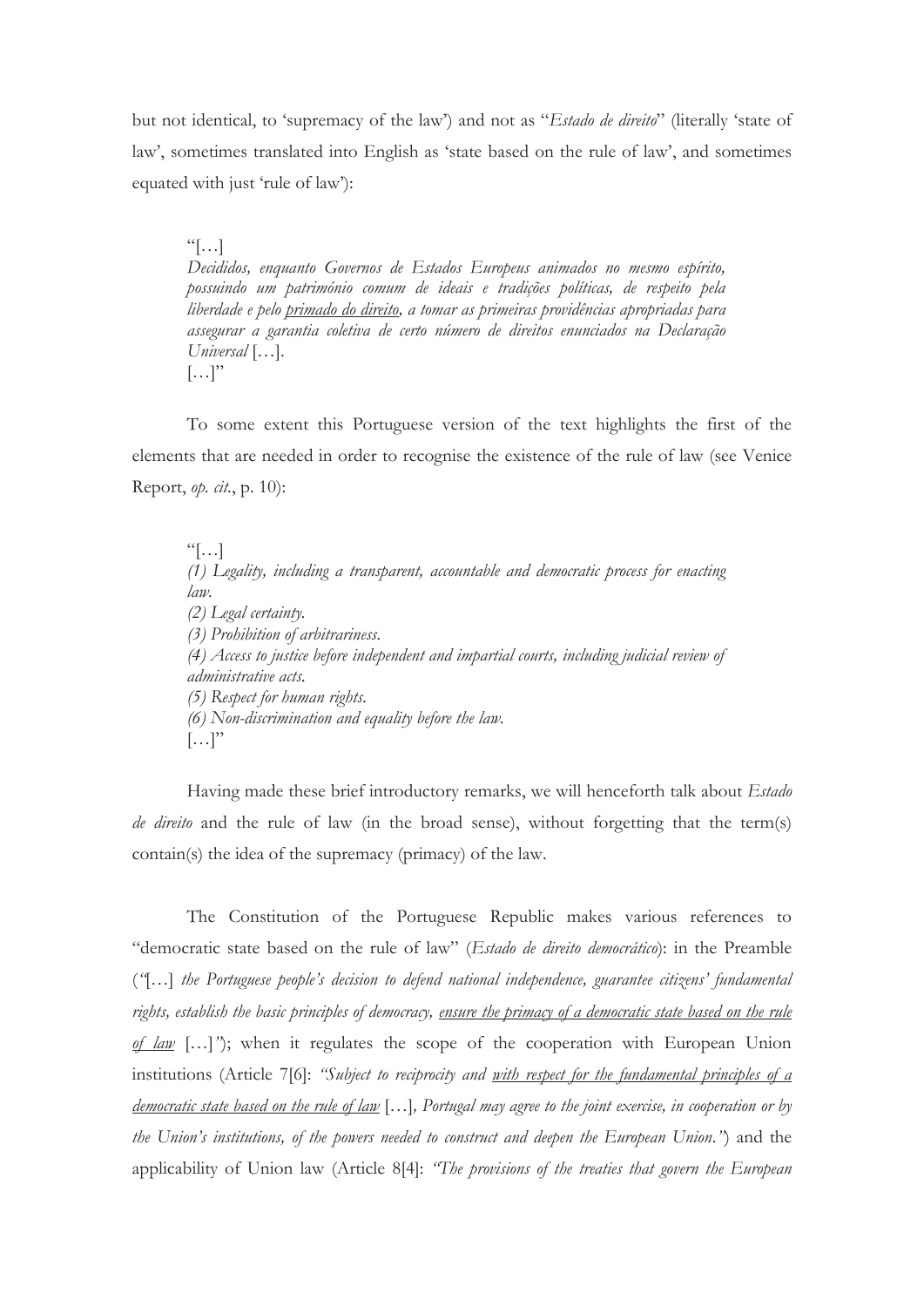*Union and the norms issued by its institutions in the exercise of their respective competences are applicable in Portuguese internal law in accordance with Union law and with respect for the fundamental principles of a democratic state based on the rule of law"*); and when it outlines the fundamental tasks entrusted to the state (Article 9[b]): *"The fundamental tasks of the state are:* […] *b) To guarantee the fundamental rights and freedoms and respect for the principles of a democratic state based on the rule of law"*) (all underlining added).

The core normative provision is to be found in Article 2, CRP.<sup>2</sup>

 $\left[\cdot\right]$ 

#### *Article 2*

*(Democratic state based on the rule of law) The Portuguese Republic is a democratic state based on the rule of law, the sovereignty of* 

*the people, plural democratic expression and political organisation, respect for and the guarantee of the effective implementation of the fundamental rights and freedoms, and the separation and interdependence of powers, with a view to achieving economic, social and cultural democracy and deepening participatory democracy.*  $\left[\ldots\right]$ "

This is one of the absolutely basic legal concepts in the Portuguese Constitution, and one in which countless of the CRP's other precepts and principles are rooted. In the original 1976 version, the expression "*Estado de direito*" only appeared in the Preamble (Article 2 referred to "democratic state"). *"In addition to defining the political regime as a democratic state based on the rule of law, the 1982 constitutional revision broadened the framework of rights, freedoms and guarantees and the review mechanisms even further and created a Constitutional Court. Finally, the 1989 and 1997 revisions continued to pursue that line of thought, with special effect on the rights of those* [entities] *that are subject to administration"* (Jorge Miranda and Rui Medeiros, "*Constituição Portuguesa Anotada*", tome I, 2nd edition, Coimbra: Coimbra Editora, 2010, p. 100).

So, over the years, by means of successive constitutional revisions and as a result of abundant constitutional case law, the concept of *Estado de direito* and a democratic state based on the rule of law was progressively developed and deepened.

*Estado de direito* and the rule of law bring with them many implications and manifest themselves in many ways, irradiating into different norms and principles which in turn lead

 2 *Artigo 2.º*

*<sup>(</sup>Estado de direito democrático)*

*A República Portuguesa é um Estado de direito democrático, baseado na soberania popular, no pluralismo de expressão e organização política democráticas, no respeito e na garantia de efetivação dos direitos e liberdades fundamentais e na separação e interdependência de poderes, visando a realização da democracia económica, social e cultural e o aprofundamento da democracia participativa.*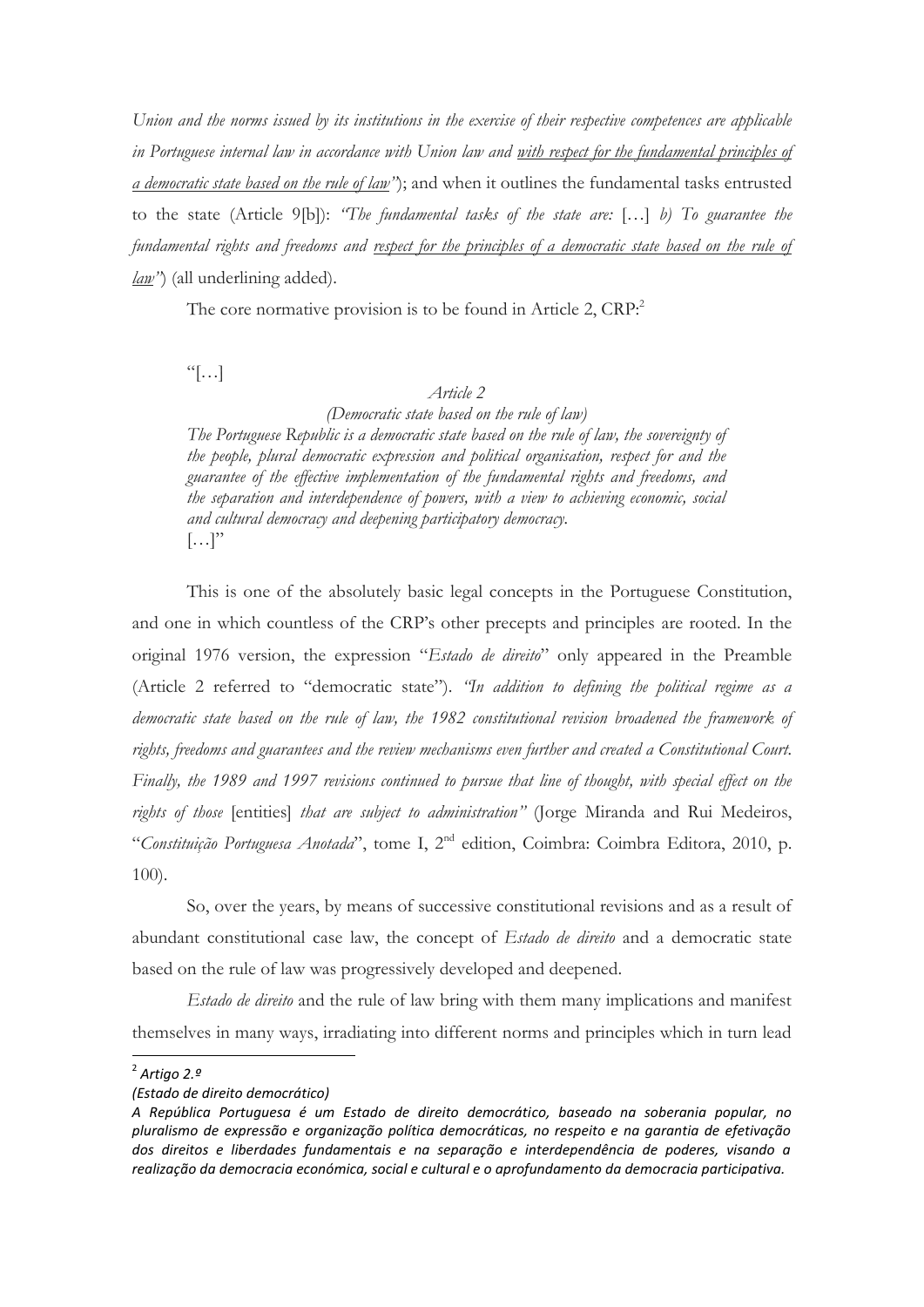to many other positivised dimensions of the Portuguese legal system, such as (Jorge Miranda and Rui Medeiros, *op. cit.*, pp. 100 *et seq*.): the exceptional nature of any restrictions on rights, freedoms and guarantees; the principles of legal certainty (and the ensuing protection of legitimate expectations), proportionality and the effective jurisdictional protection of rights; the principle of the separation and interdependence of powers; the restriction of the jurisdictional function to the courts alone, together with the guarantees of the latter's independence; the subjection of the political power and administrative organs, entities and agents in general to the Constitution and the ordinary law; the state's civil liability; and the system for reviewing constitutionality.

Constitutional case law has also contributed to the definition of many aspects of the *Estado de direito* / rule of law. Particular examples include the extension of some of the guarantees applicable under criminal law to cover mere social administrative offences as well (Rulings nos. 666/94 and 490/09), the principle of procedural equality and the adversarial principle (Rulings nos. 16/90 and 62/91), the prohibition on the retroactivity of norms that restrict the right of appeal (Ruling no. 71/87), and the principle that official acts must be publicised (Ruling no. 234/97).

This relationship between the *Estado de direito* / rule of law and a variety of constitutional norms is due to the fact that it is *"a key concept"* of the Constitution, and one that is *"more than* [just] *constitutive of legal precepts,* […] *above all amassing and integrating a broad set of rules and principles which are dispersed throughout the constitutional text and which densify the idea that power is subject to legal principles and rules, guaranteeing citizens freedom, equality and security"*, taking on an *"agglutinating and synthesising"* function (J. J. Gomes Canotilho and Vital Moreira, "Constituição da República Portuguesa Anotada", vol. I, 4<sup>th</sup> edition, Coimbra: Coimbra Editora, 2014, pp. 204 and 205).

In the Portuguese Constitution, the *democratic* element of an *Estado de direito* is inseparable from the concept as a whole. *"A state based on the rule of law is* [must be] *democratic, and only thus is it a state based on the rule of law; a democratic state is* [must be] *a state based on the rule of law, and only thus is it democratic. There is a democracy which is based on the rule of law, there is a rule of law that is democratic. This material link between the two components does not make it impossible to consider each of them specifically, but the meaning of one cannot fail to be conditioned and qualified in accordance with the meaning of the other"* (J. J. Gomes Canotilho and Vital Moreira, *op. cit*., p. 204).

It is important and of particular interest to the present questionnaire to emphasise that the fact that the public administration is bound by the law  $-$  a manifestation of the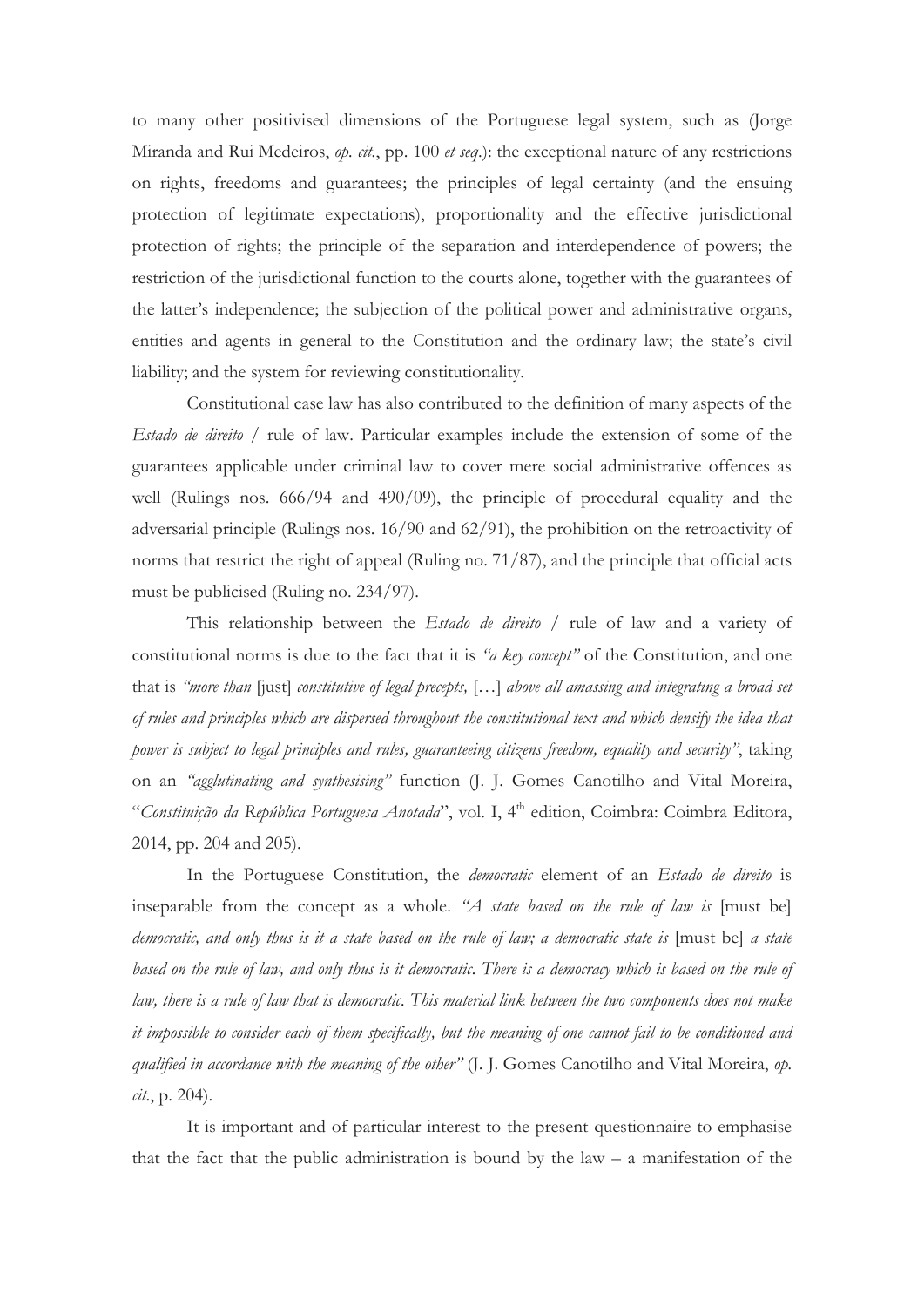principle of the primacy or supremacy of the law, and to that extent of the state based on the rule of law – is directly provided for in the Constitution, Article 266(2) of which says that *"Administrative organs and agents are subject to the Constitution and the law, and in the exercise of their functions must act with respect for the principles of equality, proportionality, justice, impartiality and good faith"*. This provision is concretely embodied in a variety of infra-constitutional precepts, among which the Code of Administrative Procedure (CPA, approved by Executive Law no. 4/2015 of 7 January 2015) is especially noteworthy. The CPA precisely establishes the principle of legality as the first of the general principles that govern the activity of the administration:

 $\lceil \cdot \rceil$ 

#### *Article 3*

#### *Principle of legality*

*1 - Public Administration organs and entities must act in obedience to legislation and the law in general, within the limits of the powers granted to them and in conformity with the respective purposes.* 

*2 - Administrative acts undertaken in a state of necessity, setting aside the rules laid down in the present Code, shall be valid, on condition that their results could not have been achieved in another way, but injured parties shall have the right to be compensated under the general terms governing the liability of the Administration.*  $\left[\ldots\right]$ "

# **2. How is the principle of the rule of law interpreted in your country? Are there different concepts of the rule of law: formal, substantive or other?**

See, in general, the answer to the previous question, from which we can summarily deduce that, as enshrined in the Constitution of the Portuguese Republic, the meaning of the *Estado de direito* principle goes well beyond its mere formal sense. It signifies not merely a formal subjection of the public authorities to the Constitution and the law in the broad sense of the term, but also the need for the law to be in conformity with the material requirements of the ability to rely on legitimate expectations, the absence of arbitrariness, justice, equality and human rights. It is thus a concept that is strongly and decisively substantive – a point on which Portuguese scholars and constitutional case law agree.

**3. Are there specific fields of law in which your Court ensures respect for the rule of law (e.g. criminal law, electoral law, etc.)?**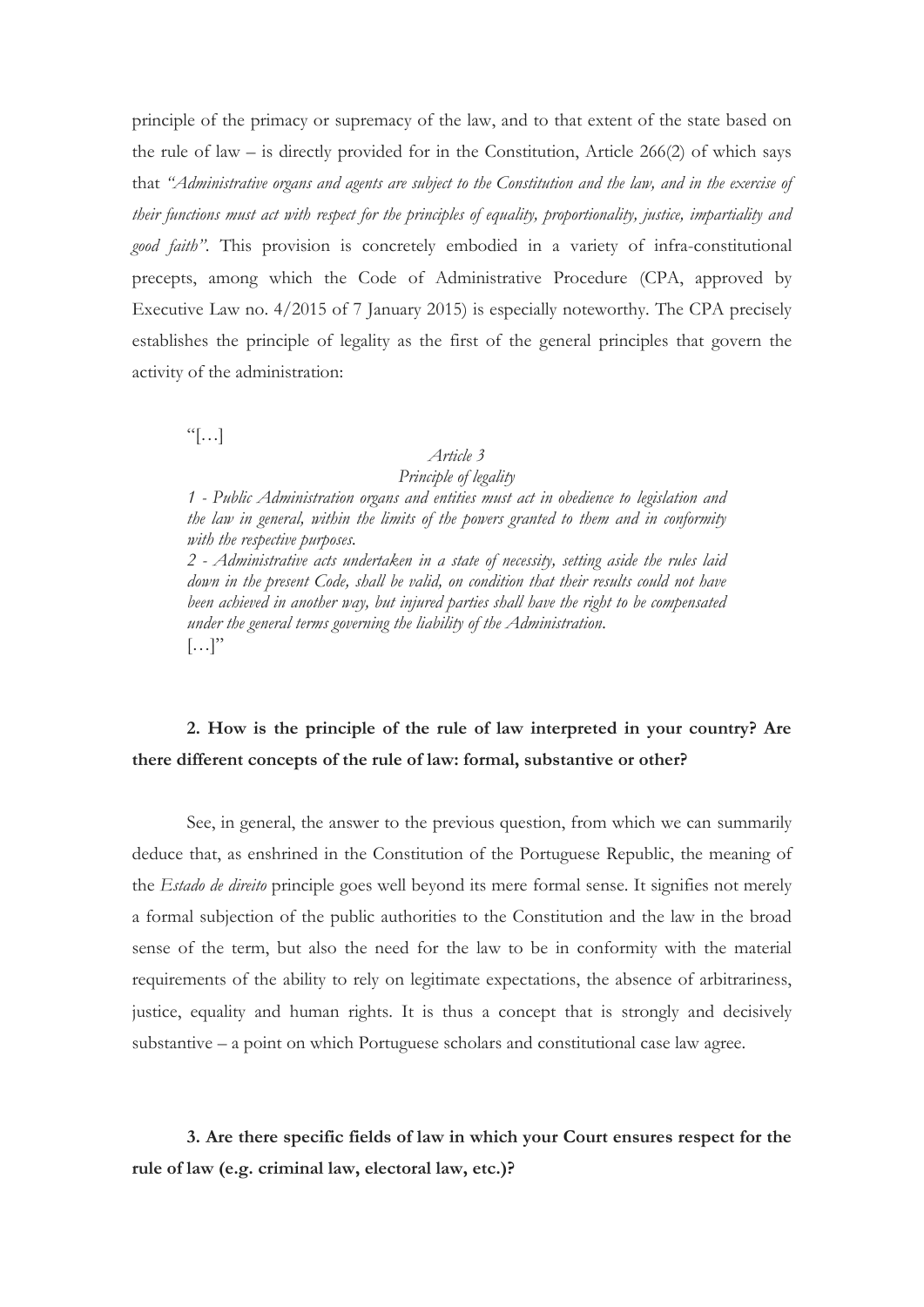The *Estado de direito* / rule of law principle is projected into countless different areas (generically speaking, see the answers to the previous questions and the following question).

The Constitutional Court sometimes intervenes directly in election law. In particular, it is competent to: receive the candidacies in the process leading to election of the President of the Republic (Article 92[1] of the Law governing the Organisation, *Modus Operandi* and Procedure of the Constitutional Court (LTC)); draw the lots for the order in which candidacies are listed on voting slips (Article 92[2], LTC); and check that the respective processes are in order, the documents are authentic and the candidates are eligible (Article 93[1], LTC).

The Court is also competent to hear appeals against decisions taken by the National Electoral Commission (CNE; Article 102-B[1], LTC), decisions of courts of first instance in matters concerning disputes about candidacies for election to the Assembly of the Republic (Parliament), regional assemblies and local authority organs and entities (Article 101[1], LTC), and also decisions regarding complaints or protests in relation to alleged irregularities during voting and partial and general counts in those elections (Article 102[1], LTC).

In addition to being able to hear claims that are made directly under the *Estado de direito* principle (see answer to question 18), the Constitutional Court ensures respect for a range of principles and rules that are affiliated to it, but are themselves also enshrined in precepts of their own. Particular examples include: legality in administrative law (Ruling no. 296/13) and the separation and interdependence of the entities that exercise sovereignty (Ruling no. 214/11); the proportionality of restrictions on rights, freedoms and guarantees (Rulings nos. 85/85, 103/87, 39/88, 634/93, 201/00, 187/01, 632/08, 353/12); equality (Ruling no. 39/88, which establishes the bridge between proportionality and equality); access to justice (Ruling no. 1182/96); the natural judge (Ruling no. 41/16); legality in criminal law (Rulings nos. 428/10 and 587/14), including in related matters regarding the right of appeal (Ruling no. 324/13); criminal procedural guarantees (Ruling no. 429/95); that taxation must be lawful and provided for by law (Ruling no. 127/04); the duty to provide the grounds for judicial decisions (Ruling no. 61/06); the right to housing, as a requirement of the principle of the dignity of the human person (Ruling no. 723/04); that injuries and losses derived from the state's administrative activities are subject to reparation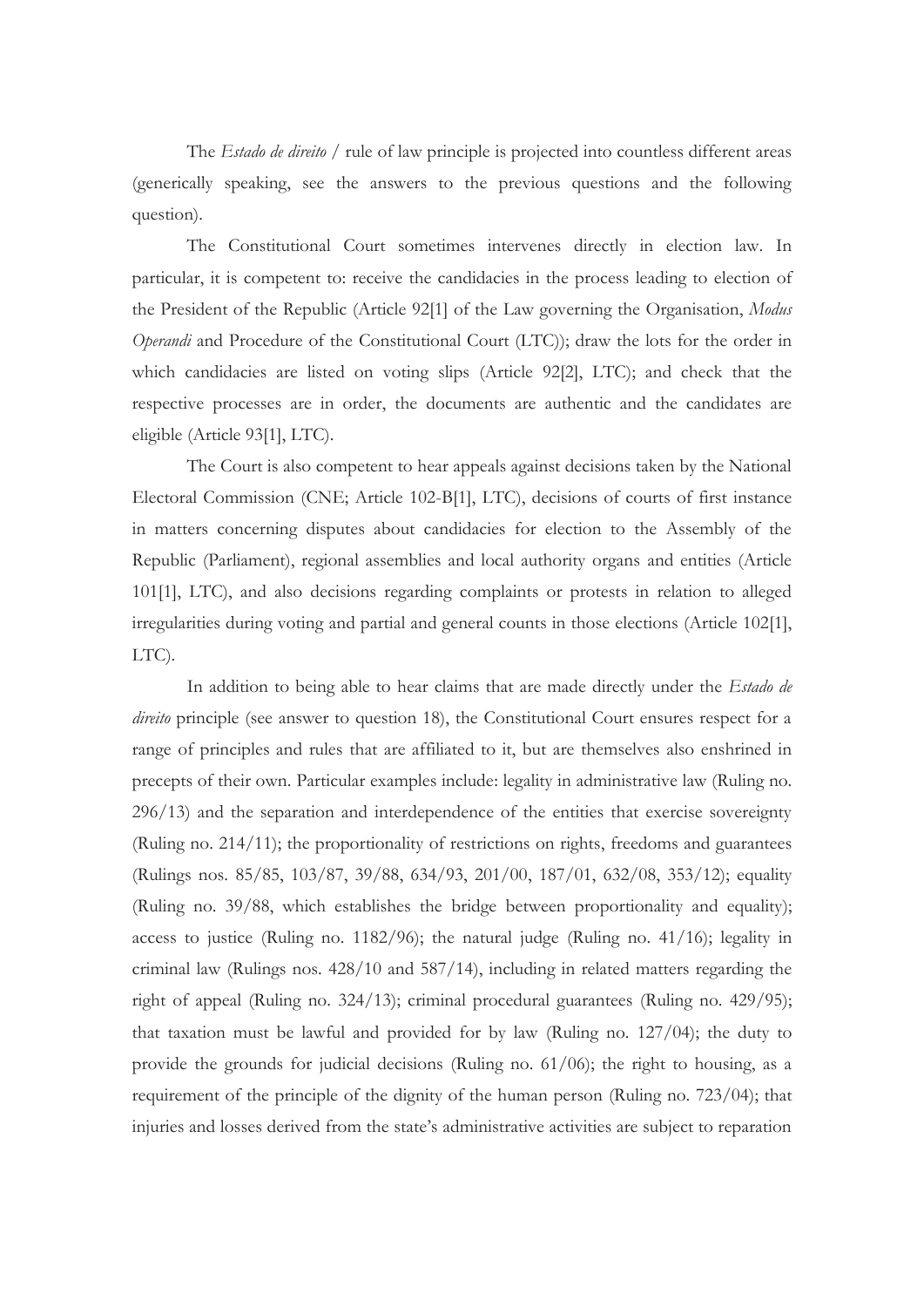(Ruling no. 154/07); and that injuries and losses in general are subject to reparation (Ruling no. 55/16).

**4. Is there case-law on the content of the principle of the rule of law? What are the core elements of this principle according to the case-law? Please provide relevant examples from case-law.**

Given the various different ways in which the *Estado de direito* / rule of law principle is projected (see previous answers), the Constitutional Court tends to highlight the particular aspects of it that are relevant to the matter before it in each case. Merely to offer a few leading examples of this (in addition to the information given in our answers to the other questions), the Court has emphasised:

- a) **With regard to legality in criminal law**, that the legislator must establish penal punishments with respect for the principles of the subsidiarity of the criminal law, that the penalty must be necessary, justice, and proportionality (Ruling no. 577/11), formulating norms that are written, precise and established in advance (Ruling no. 449/2002).
- b) **With regard to criminal procedure**, that *"two essential objectives* [must be achieved]*: on the one hand, to enable the state to implement the right to punish, and on the other, to make it possible that when that goal is being pursued, citizens are granted the guarantees which are essential to their protection against any abuses of that power to punish. In order to concretely achieve these ends, the guarantees available to the defence require compliance with constitutionalised criminal procedural principles, such as the accusatory principle (one of the key structural principles of the so-called "Criminal Procedural Constitution"), the adversarial principle, the principle of equality of arms, and the principles of oral pleading and that evidence must be presented in court"* (Ruling no. 429/95).
- c) That application of the principle of **the protection of legitimate expectations**, which is a corollary of the principle of a democratic state based on the rule of law, *"must begin with a rigorous definition of the cumulative requisites which the situation surrounding the expectation must fulfil in order to warrant protection: firstly, expectations that a given legal regime will be stable over time must have been induced or fuelled by behaviours on the part of the public authorities; they must also be legitimate, which is to say underlain by good reasons, which must themselves be assessed in the light of the constitutional-*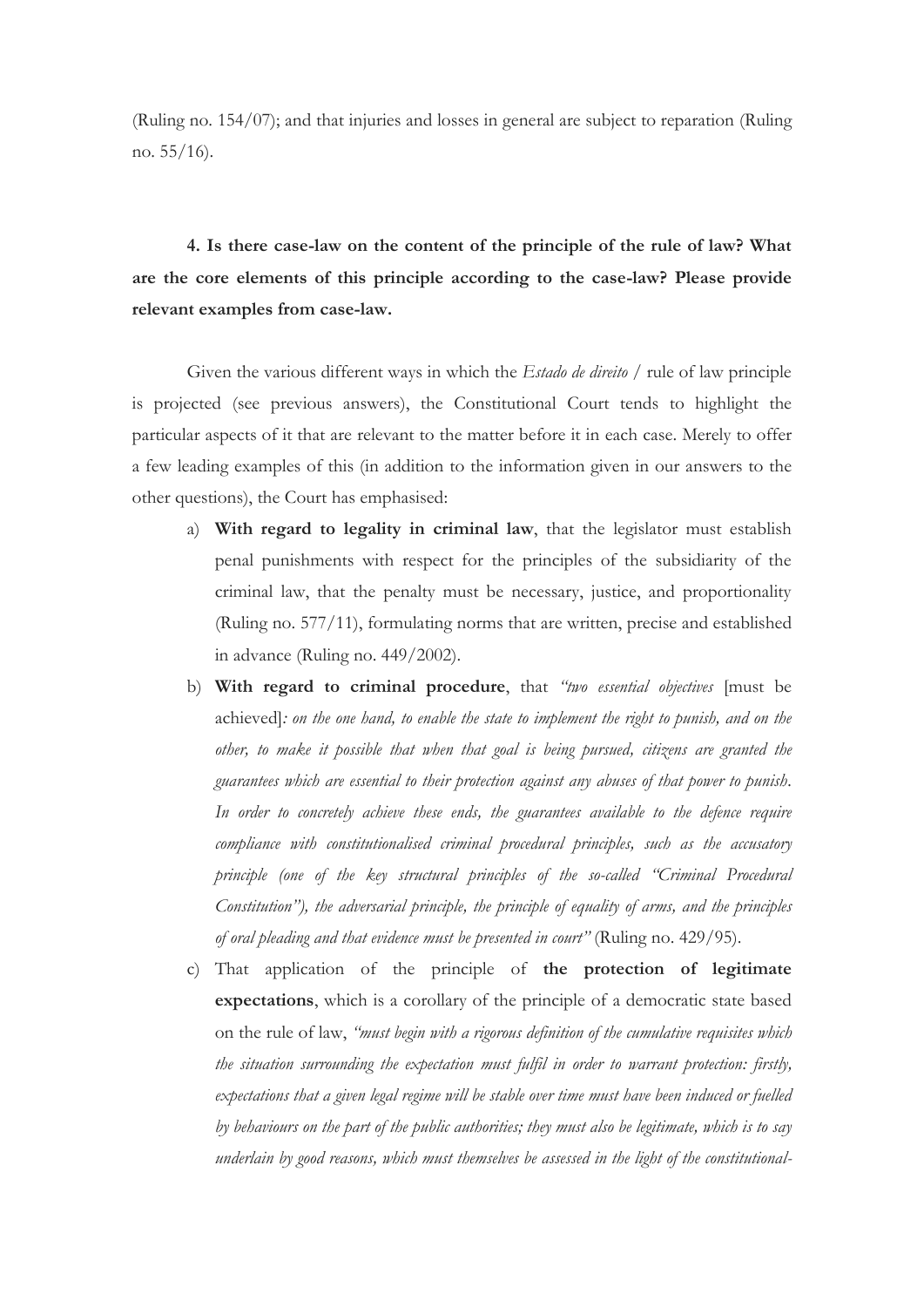*law axiological framework; and lastly, the citizen must have oriented his/her life and made choices precisely on the basis of expectations that the legal framework would be maintained"* (Ruling no. 413/14).

- d) **With regard to tax-related affairs**, the costs imposed by taxation must not exceed that which is legitimately tolerable in the light of the right to freedom and personal autonomy (Ruling no. 413/14).
- e) That legislative measures which impose **restrictions on rights** must be appropriate, requirable and proportionate to the desired ends, with respect for the principle of **proportionality** (Ruling no. 413/14).
- f) **With regard to procedural law**, that, in general, the guarantee of a "fair process", which in turn leads on to the equality of arms, is a requirement imposed by the *Estado de direito* / rule of law principle (Rulings nos. 681/06 and 660/06), which also gives rise to the right of appeal (Ruling no. 638/06).
- g) **With regard to the exercise of the jurisdictional function**, the right to know the grounds for decisions is a guarantee that forms an integral part of the concept of the principle of a democratic state based on the rule of law (Ruling no. 61/06).
- h) **With regard to executive process**, that attaching income in such a way as to deprive the recipient of income equal to at least the national minimum wage is incompatible with the principle of the dignity of the human person, which is itself contained in the *Estado de direito* / rule of law principle (Ruling no. 657/06).
- i) **That the principle of the dignity of the human person** is in its own right a standard or criterion that can possibly be used to issue a finding of (un)constitutionality in relation to legal norms (Ruling no. 105/90).
- j) **With regard to legality in administrative law**, laws must be sufficiently certain, densified and clearly determined (Ruling no. 296/13).
- k) That the principle that **reparation must be made for injuries and losses**, both in general and in cases involving the exercise of public functions, is derived from the *Estado de direito* / rule of law principle (Rulings nos. 154/07 and 55/16).
- l) That in addition to the negative sense of **the separation of powers** (instrument for inhibiting public authorities from acting in certain situations, by means of the traditional checks-and-balances model and with a view to safeguarding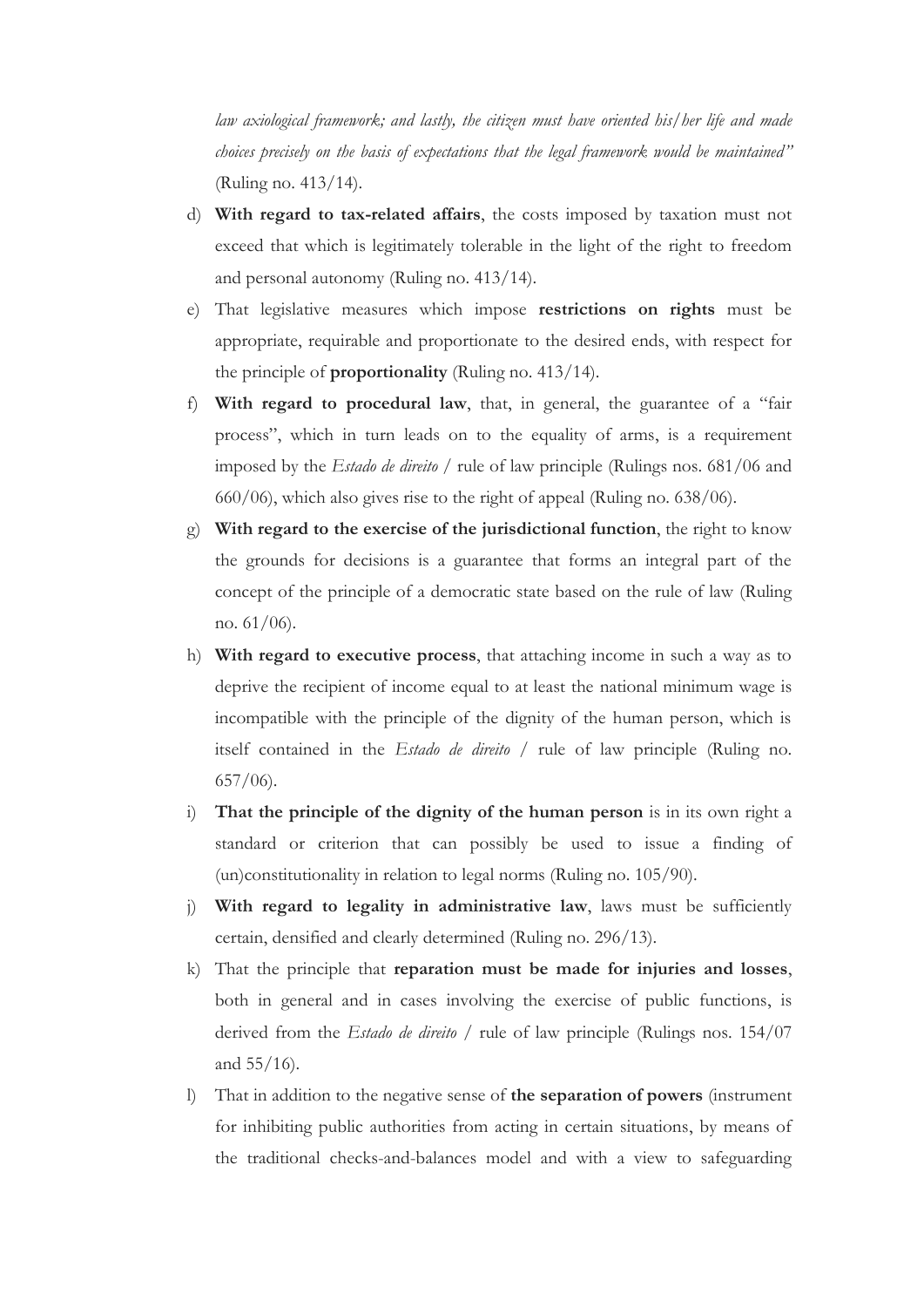citizens' individual freedom), there is also a positive sense which *"ensures a fair and appropriate ordering of the state's functions, and which consequently intervenes in the form of a relational scheme governing the competences, tasks, functions and responsibilities of the entities that exercise sovereignty under the Constitution"* (Ruling no. 214/2011).

# **5. Has the concept of the rule of law changed over time in case-law in your country? If so, please describe these changes referring to examples.**

The notion of *Estado de direito* has not exactly changed over time. As we can see from the answers to the previous questions and question 18, it has, however, been progressively deepened and broadened as the Constitutional Court has successively applied the principle in different domains.

#### **6. Does international law have an impact on the interpretation of the principle of the rule of law in your country?**

As we will describe in more detail below (see answer to question 15), in its reviews the Constitutional Court does not look at whether rights have been directly violated; it only issues findings as to whether a given *norm* is in breach of one or more constitutional rules.

Inasmuch as Portugal is a Member State of the European Union, the Court is constitutionally required to bear in mind and respect European law in the exercise of its functions.

The Constitution of the Portuguese Republic contains two Articles on the application of European and international law.

Article 8 reads as follows:

 $\left[\ldots\right]$ 

*Article 8 3*

 3 *Artigo 8.º*

*<sup>(</sup>Direito internacional)*

*<sup>1.</sup> As normas e os princípios de direito internacional geral ou comum fazem parte integrante do direito português.*

*<sup>2.</sup> As normas constantes de convenções internacionais regularmente ratificadas ou aprovadas vigoram na ordem interna após a sua publicação oficial e enquanto vincularem internacionalmente o Estado Português.*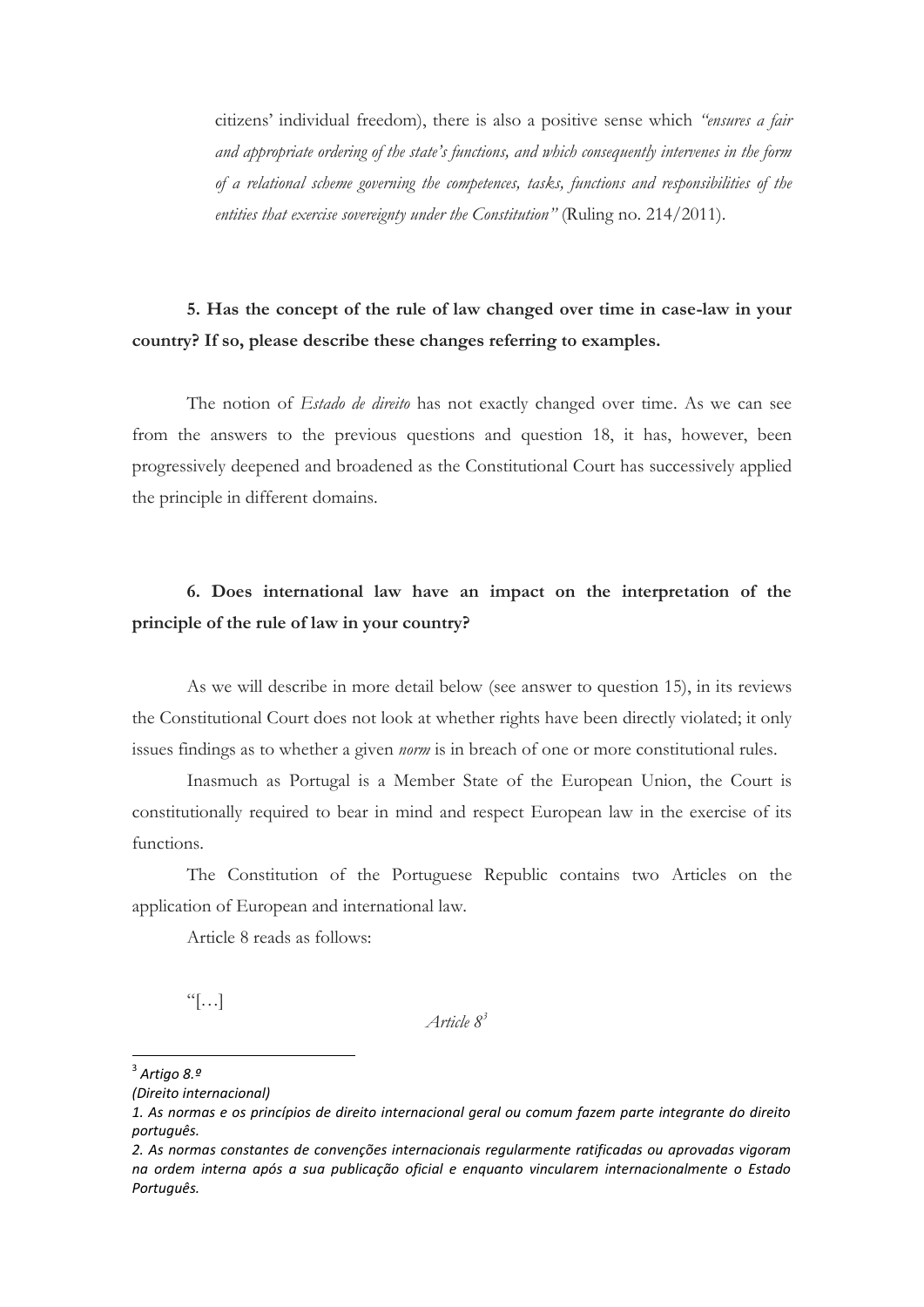*1. The norms and principles of general or common international law form an integral part of Portuguese law.*

*2. The norms contained in duly ratified or approved international conventions enter into force in Portuguese internal law once they have been officially published, and remain so for as long as they are internationally binding on the Portuguese State.*

*3. The norms issued by the competent organs of international organisations to which Portugal belongs enter directly into force in Portuguese internal law, on condition that this is laid down in the respective constituent treaties.*

*4. The provisions of the treaties that govern the European Union and the norms issued by its institutions in the exercise of their respective competences are applicable in Portuguese internal law in accordance with Union law and with respect for the fundamental principles of a democratic state based on the rule of law.*  $\left[\ldots\right]$ "

While Article 16 says the following:

 $\left[\cdot\right]$ 

#### *Article 16<sup>4</sup>*

*(Scope and interpretation of fundamental rights) 1. The fundamental rights enshrined in the Constitution shall not exclude any others set out in applicable international laws and legal rules. 2. The constitutional precepts concerning fundamental rights must be interpreted and completed in harmony with the Universal Declaration of Human Rights.*  $[\ldots]$ "

Article 8 means that the norms and principles of general and common international law, the norms set out in duly ratified or approved international conventions, the norms produced by competent bodies of international organisations to which Portugal belongs, and the provisions of the treaties governing the European Union and the norms produced by the Union's institutions in the exercise of their competences are in force in domestic Portuguese law and remain so for as long as they are internationally binding on the Portuguese State.

1

*<sup>3.</sup> As normas emanadas dos órgãos competentes das organizações internacionais de que Portugal seja parte vigoram diretamente na ordem interna, desde que tal se encontre estabelecido nos respetivos tratados constitutivos.*

*<sup>4.</sup> As disposições dos tratados que regem a União Europeia e as normas emanadas das suas instituições, no exercício das respetivas competências, são aplicáveis na ordem interna, nos termos definidos pelo direito da União, com respeito pelos princípios fundamentais do Estado de direito democrático.*

<sup>4</sup> *Artigo 16.º*

*<sup>(</sup>Âmbito e sentido dos direitos fundamentais)*

*<sup>1.</sup> Os direitos fundamentais consagrados na Constituição não excluem quaisquer outros constantes das leis e das regras aplicáveis de direito internacional.* 

*<sup>2.</sup> Os preceitos constitucionais e legais relativos aos direitos fundamentais devem ser interpretados e integrados de harmonia com a Declaração Universal dos Direitos do Homem.*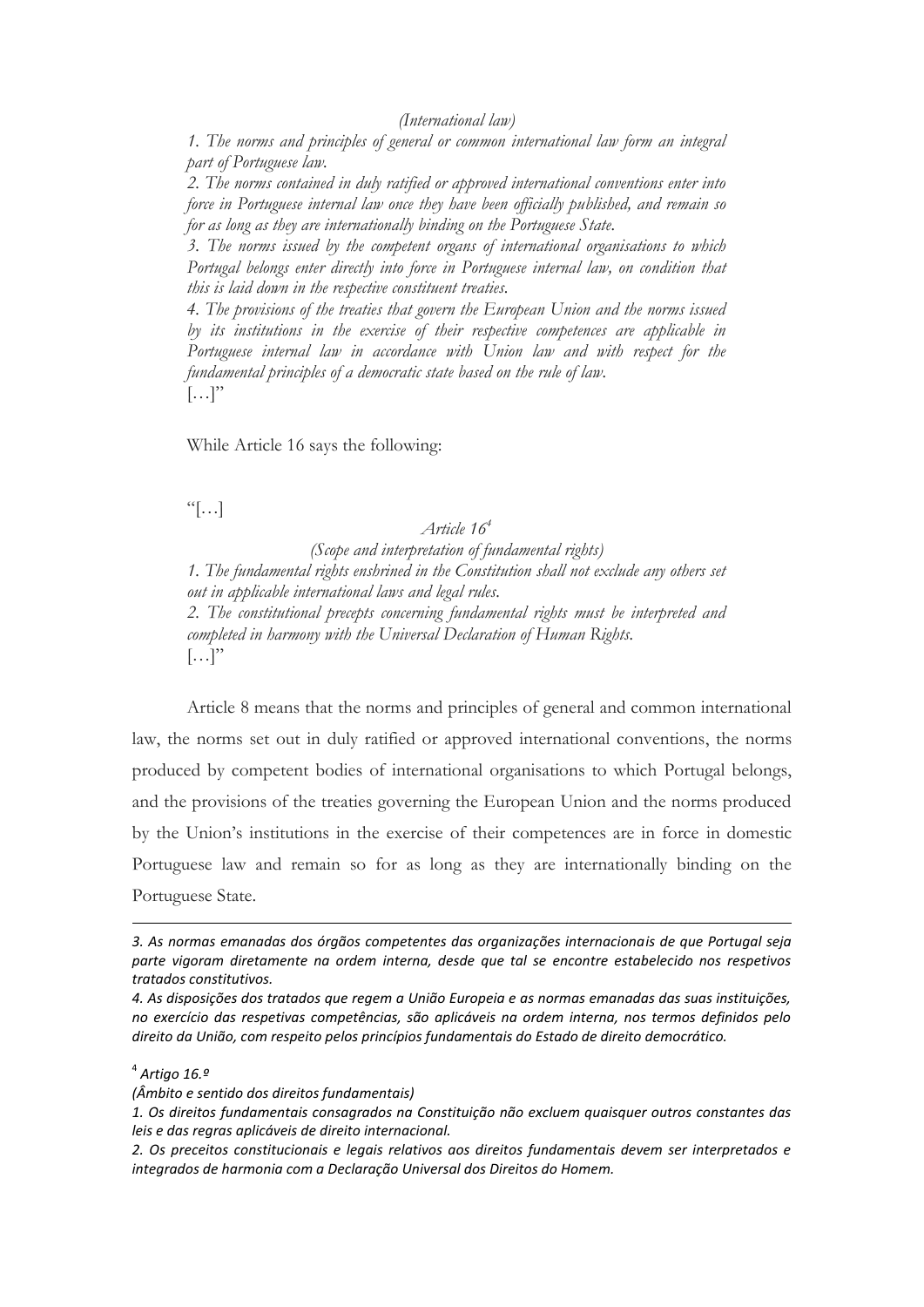The Constitutional Court expressly admitted the possibility of the domestic validity of international legal instruments in Rulings nos. 353/12 and 187/13, in which it pronounced itself on the constitutional conformity of certain norms contained in the Laws approving the State Budgets for 2012 and 2013. In both decisions, the Court declared that the instruments on which the Financial Assistance Programme was based and which were adopted with regard to Council Regulation (EU) no. 407/10 of 11 May 2010 establishing a European financial stabilisation mechanism, were binding on the Portuguese State.

These decisions recognised that the rights enshrined in the Portuguese Constitution can be conditioned by normative instruments produced by the European Union, and defined the balance that has to be achieved between the measures designed to fulfil the economic objectives established by the Financial Assistance Programme on the one hand and the need to protect the fundamental rights and principles enshrined in the Constitution of the Portuguese Republic on the other.

At the same time, with regard to fundamental rights, Article 16(1), CRP, lays down a principle of openness to rights with an international source, in that it says that the fundamental rights enshrined in the Portuguese Constitution do not exclude any others contained in applicable international-law laws and rules. As such, when it considers the questions that are brought before it, the Constitutional Court must bear in mind not only those rights that are directly protected by the Constitution, but also those that are recognised in international law, and particularly those enshrined in the European Convention on Human Rights (ECHR). Having said this, we should note that the catalogue of fundamental rights provided for in the Portuguese Constitution, which includes several of the so-called "third-generation rights", such as those to data protection, administrative transparency and even guarantees in the bioethics field, is longer and more detailed than its counterparts in virtually any of the international human rights treaties – namely the ECHR and the Universal Declaration of Human Rights (UDHR). This means that in most cases, the Court has no need to resort to this type of international instrument as an autonomous criterion for validating norms with regard to questions involving fundamental rights.

Although the Portuguese Constitutional Court has never recognised that international conventions and treaties – especially those which enshrine catalogues of rights, such as the ECHR, the UDHR and the Charter of Fundamental Rights of the European Union (CFREU) – possess an autonomous parametric value for constitutional review purposes, the Court has quite frequently employed rules and principles set out in such international instruments as criteria with which to interpret the applicable Portuguese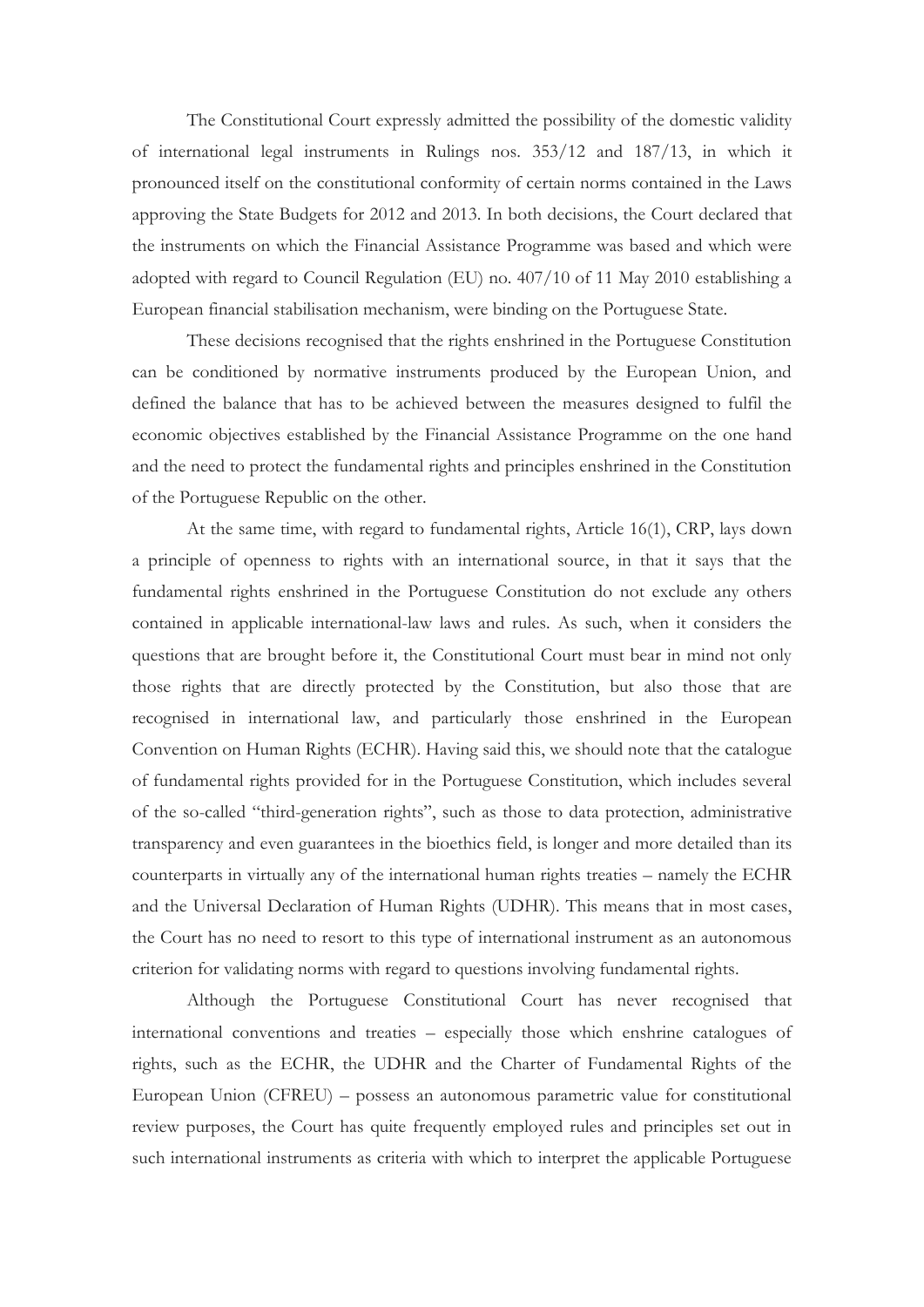constitutional norm, and they have thus played a secondary role in some of the Court's decisions. International norms often serve in this way as guidelines in the process of densifying the provisions of the CRP, and in certain cases can contribute to a broadening of the content of a given fundamental right that is already enshrined in the Portuguese Constitution.

There are various examples of Constitutional Court decisions that confirm this understanding, including Rulings nos. 185/10, 281/11, 360/12, 327/13 and 404/13. Besides these, Ruling no. 101/09, on issues linked to medically assisted procreation, is of particular interest here. In it, the Court said that *"it is also within the context of recognition of the universality of the principle of the dignity of the human person that one must situate the Constitution's openness to international law* [...]*"*. The Court set out a principle of interpretation in conformity with the Universal Declaration of Human Rights, the useful scope of which is *"that of making it possible to resort to the Universal Declaration in order to determine the interpretative sense of a constitutional norm regarding fundamental rights that cannot be attributed a univocal meaning, or in order to densify indeterminate constitutional concepts regarding fundamental rights"*.

The Court also added that it was unable, *"in the light of the reception clauses derived from Article 8(1) and (2) of the Constitution, without further consideration and as a general thesis, to exclude the possible constitutional relevance of other applicable international-law instruments and in particular, where that which is important to us here is concerned, of the Conventions and Declarations more closely linked to Bio-law, such as the Oviedo Convention* [and] *the respective Additional Protocol on Human Cloning"*. Having said this, on the subject of the parametric value of these international-law instruments, the Court took the view that *"one cannot exclude the possibility that, despite their conventional appearance, some of their provisions may enjoy constitutional force, to the extent that they are presented as an expression of general legal principles which are commonly recognised in the international community as a whole, or at least within a given civilizational universe (Article 8[1]), or as unwritten fundamental rights within the framework of the open clause in Article 16(1) (...) However, even here one cannot ignore the fact that the Constitution adopts those conventional international-law parameters as its own when it stipulates limits on the legal regulation of medically assisted procreation which make it possible to render it compatible with the basic requirements of the dignity of the human person or the rule of law (Article 67[2][e]). This leads us to consider that, as international-law norms that are binding on the Portuguese State, the norms contained in Articles 1 and 2 of the Oviedo Convention do not possess an autonomous value with which to determine constitutionality. At the same time, and in accordance with the dominant understanding, albeit one must recognise that as conventional international law, all the other provisions of the Oviedo Convention – particularly those set out in Articles 11, 14, 15 and 18 – and all*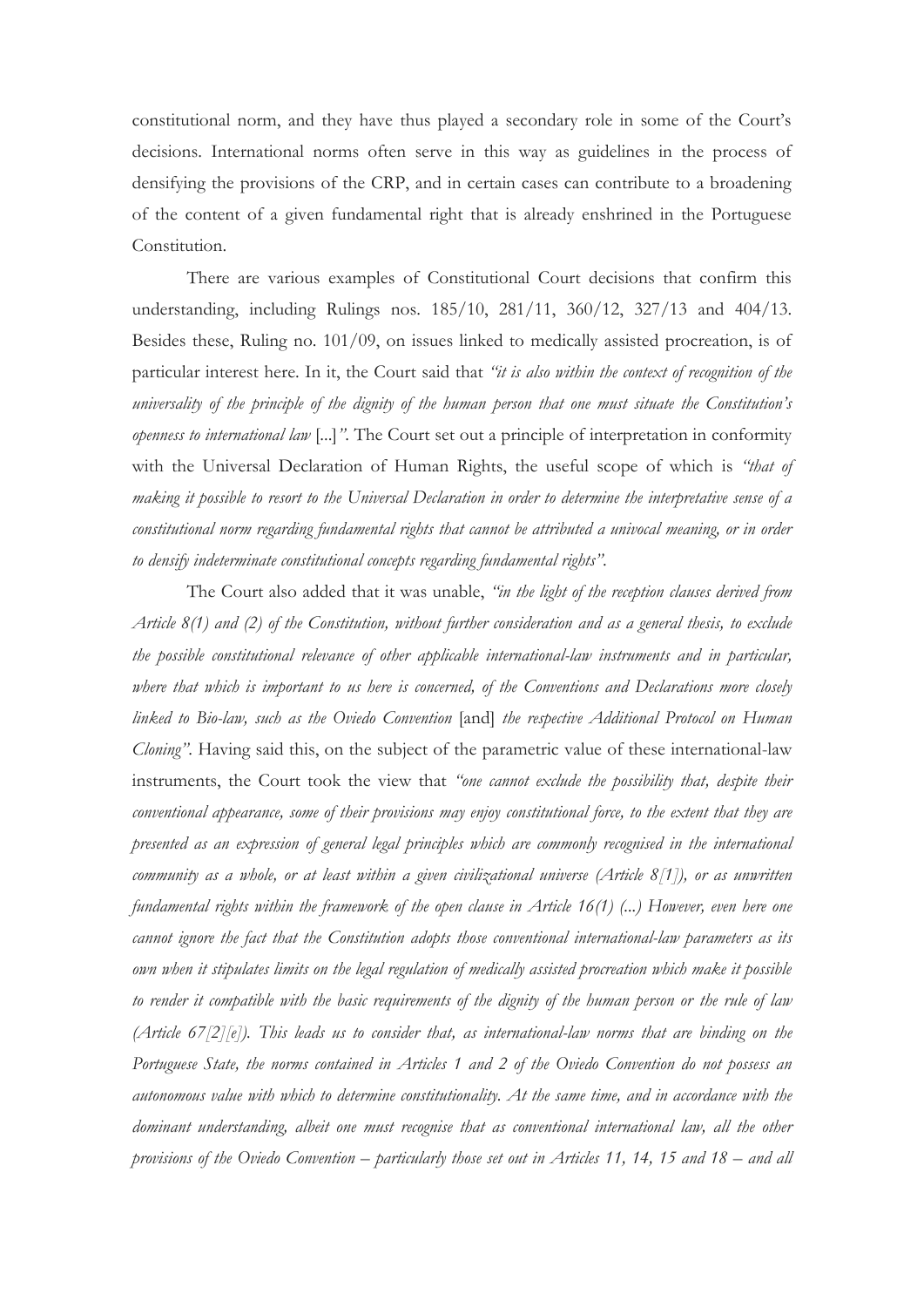*the provisions of the Additional Protocol possess a supra-legal value, they cannot fail to be deemed subject* – *and hierarchically subordinate – to the Constitution"*.

While some of the fundamental rights provided for in the Constitution of the Portuguese Republic are not matched by corresponding provisions in European or international law, it is rare for rights established in international instruments not to be directly provided for in the CRP. This is why the Constitutional Court has never said that the norms contained in the ECHR, the UDHR and the CFREU are attributed an autonomous constitutional value in Portuguese law.

In short, the Court has the power to apply norms and principles that are enshrined in international conventions to which Portugal is a party, or in other European and international-law instruments, but has never used them as a direct, autonomous means of representing constitutional limits to which it can resort when it reviews the constitutionality of domestic legal provisions.

So even when an applicant has invoked the content of those rights, the Court has never decided in a way that would imply the existence of an exclusive or direct violation of international or European law. The norms in these international instruments are always used in conjunction with a matching rule or principle from the Portuguese Constitution. Such international/European norms thus play a secondary part in a case's *ratio decidendi* – i.e. the Court has never used them as a particular criterion for assessing the constitutionality of domestic legal provisions.

The position which public international law occupies in the Portuguese legal system is the result of both the abovementioned paragraphs (1) and (2) of Article 8 of the Constitution, and the constitutional norms applicable to the constitutional review system, which itself occupies an infra-constitutional position in the system.

Article 277(1), CRP, says that "*Norms that contravene the provisions of the Constitution or the principles enshrined therein are unconstitutional*".

As such, norms that form part of public international law – be it common or conventional – can be subjected to *ex post* abstract and concrete reviews of their constitutionality.

In the *ex post* abstract case, the Constitutional Court has the power to assess and declare the unconstitutionality with generally binding force of any norms (Article 281[1][a], CRP), so this includes international-law norms. The request must come from one of the entities referred to in paragraph (2) of the same Article, and the procedure is that applicable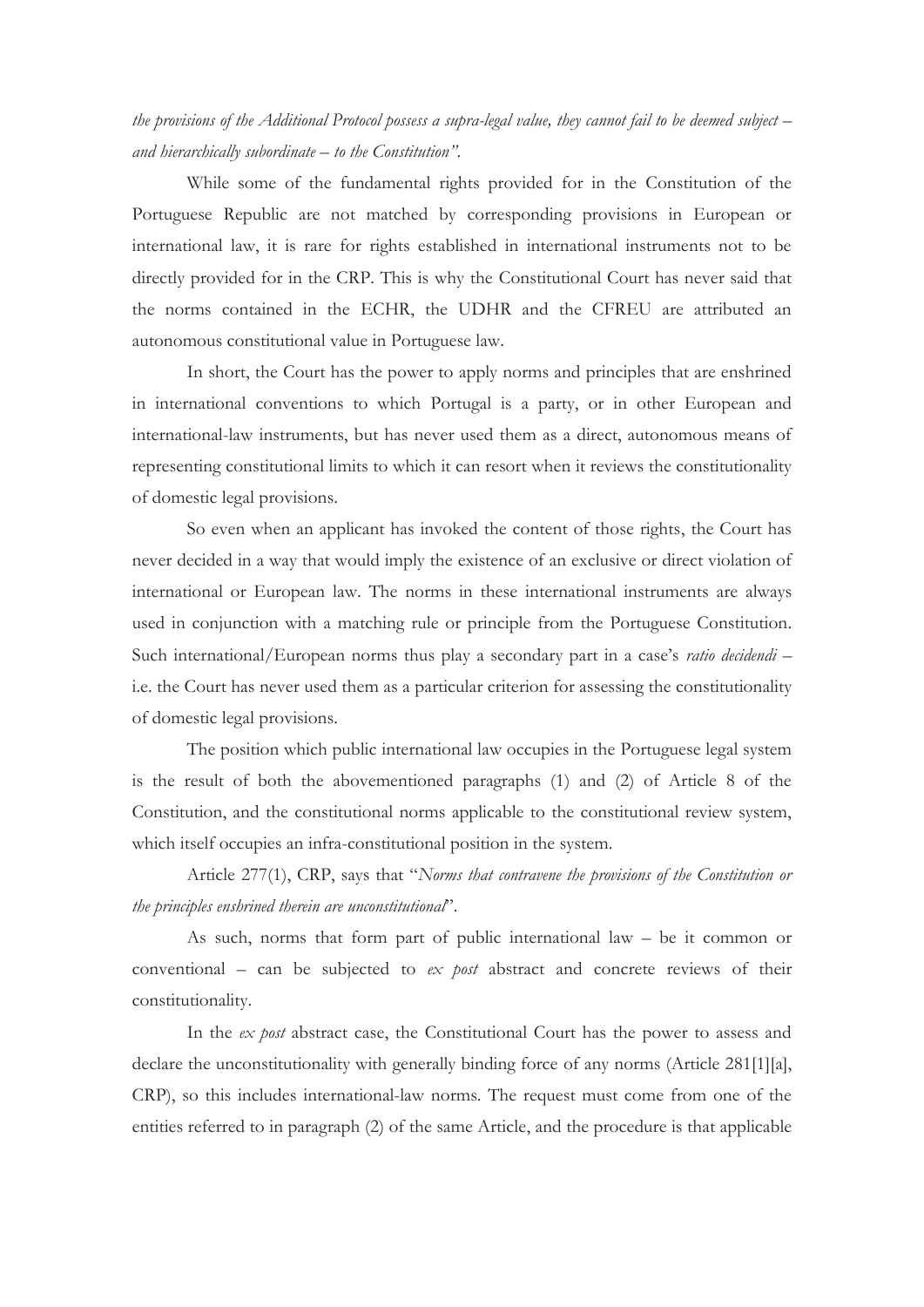to the *ex post* review of normative acts set out in Articles 62 to 68 of the Law governing the Organisation, *Modus Operandi* and Procedure of the Constitutional Court (LTC).

With regard to concrete reviews, Article 280(1), CRP, says that appeal can be made to the Constitutional Court against decisions in which courts refuse to apply any norm on the grounds of its unconstitutionality (para. [1][a]), or do apply a norm whose unconstitutionality has been argued during the proceedings (para. [1][b]). This precept covers decisions involving international-law norms (see e.g. Ruling no. 596/15, in which the Court considered the possible unconstitutionality of norms contained in the Convention on Extradition between Members of the Community of Portuguese-Speaking Countries (CE-CPLP)). The procedure in this case is that provided for in Articles 69 to 85 of the LTC, which is applicable to concrete reviews of the (un)constitutionality of normative acts contained in domestic law.

Article 278(1), CRP, also subjects conventional international-law norms to a prior review of their constitutionality: "*The President of the Republic may ask the Constitutional Court to undertake the prior consideration of the constitutionality of any norm contained in an international treaty that is submitted to him for ratification (…), or in any international agreement, the decree approving which is sent to him for signature*". The procedure here is identical to that for the prior review of other normative acts (see Articles 57 to 61, LTC).

Having said this, the Constitution does also exceptionally permit the application of norms contained in treaties which are unconstitutional from an organic or formal standpoint, on condition that those norms are applied in the other party's legal system (Article 277[2], CRP).

Although the Constitutional Court has already been faced with the projection of conventional international law into the domestic legal system on various occasions, it is important to note than in the majority of cases the question before the Court concerned domestic-law norms, and that the issue was whether the rules included in international conventions formed part of the so-called "block of constitutionality" (Fr : *bloc de constitutionnalité*) as parameters for gauging the validity of domestic-law norms.

On the contrary, the Court has only been called on to pronounce itself on the constitutional conformity of international-law instruments in a handful of cases.

Relevant to this topic is Ruling no. 494/99 in which, in a prior review case, the Court declined to find any unconstitutionality in norms contained in the "Convention on Social Security between the Portuguese Republic and the Republic of Chile", which was signed in Lisbon on 25 March 1999.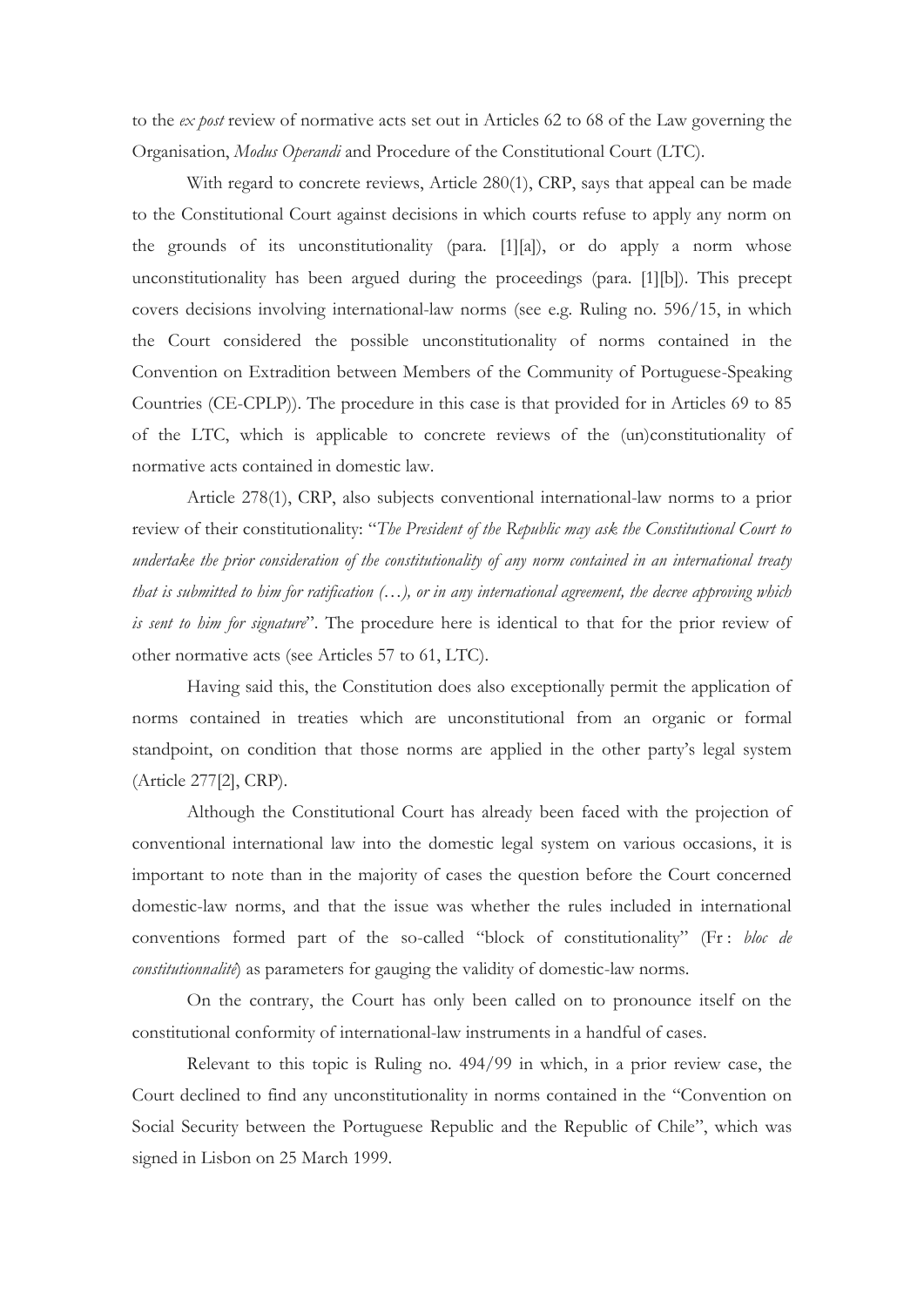Contradictions between constitutional norms and rules contained in the UDHR are a particular case, due to the express reference to the Declaration in Article 16(2) of the Constitution. As we have already said, Article 16(2) requires that constitutional and ordinary legal precepts regarding fundamental rights be interpreted and integrated in harmony with the UDHR.

The Constitutional Court has never had to resolve a situation in which there was a choice as to whether a constitutional norm should prevail over a UDHR norm or vice versa.

However, and as also mentioned above, in concrete review cases the Court is often faced with situations in which appellants invoke UDHR precepts, which they argue form part of the "block of constitutionality" they want to see treated as a parameter for determining the validity of Portuguese-law norms.

Constitutional case law under this heading has essentially gone in the direction of the view that international conventions on the protection and guaranteeing of human rights are above all elements that help interpret and integrate constitutional precepts, albeit without representing autonomous parameters for gauging the validity of challenged normative acts.

It is worth emphasising that the Constitutional Court has already declared that the sense of Article 16(2), CRP, is "*to widen the constitutional coverage of the fundamental rights, and not to restrict or limit it, be it extensively or intensively*". In Ruling no. 121/2010, on recognition of the civil marriage of same-sex couples, although the Court acknowledged that the concept of marriage to which the UDHR affords its protection refers to unions between a man and a woman, it deemed that it was not bound by such a restrictive interpretation.

In addition to this, as part of its concrete review competences, since 1989 it has been possible to appeal to the Constitutional Court against *"decisions in which courts (…) refuse to apply one or more norms contained in a legislative act on the grounds that they contravene an international convention or apply it in a manner that is not in conformity with that which the Constitutional Court has previously decided on the question"* (Article 70[1][i], LTC). Article 72(2), LTC, specifies the scope of such appeals more precisely: [these appeals are] "*restricted to questions of a constitutional-law and international-law nature that are implicated in the challenged decision*".

When Law no. 85/89 added these precepts to the LTC in 1989, the intention was to overcome a situation created by contradictory decisions handed down by the Court's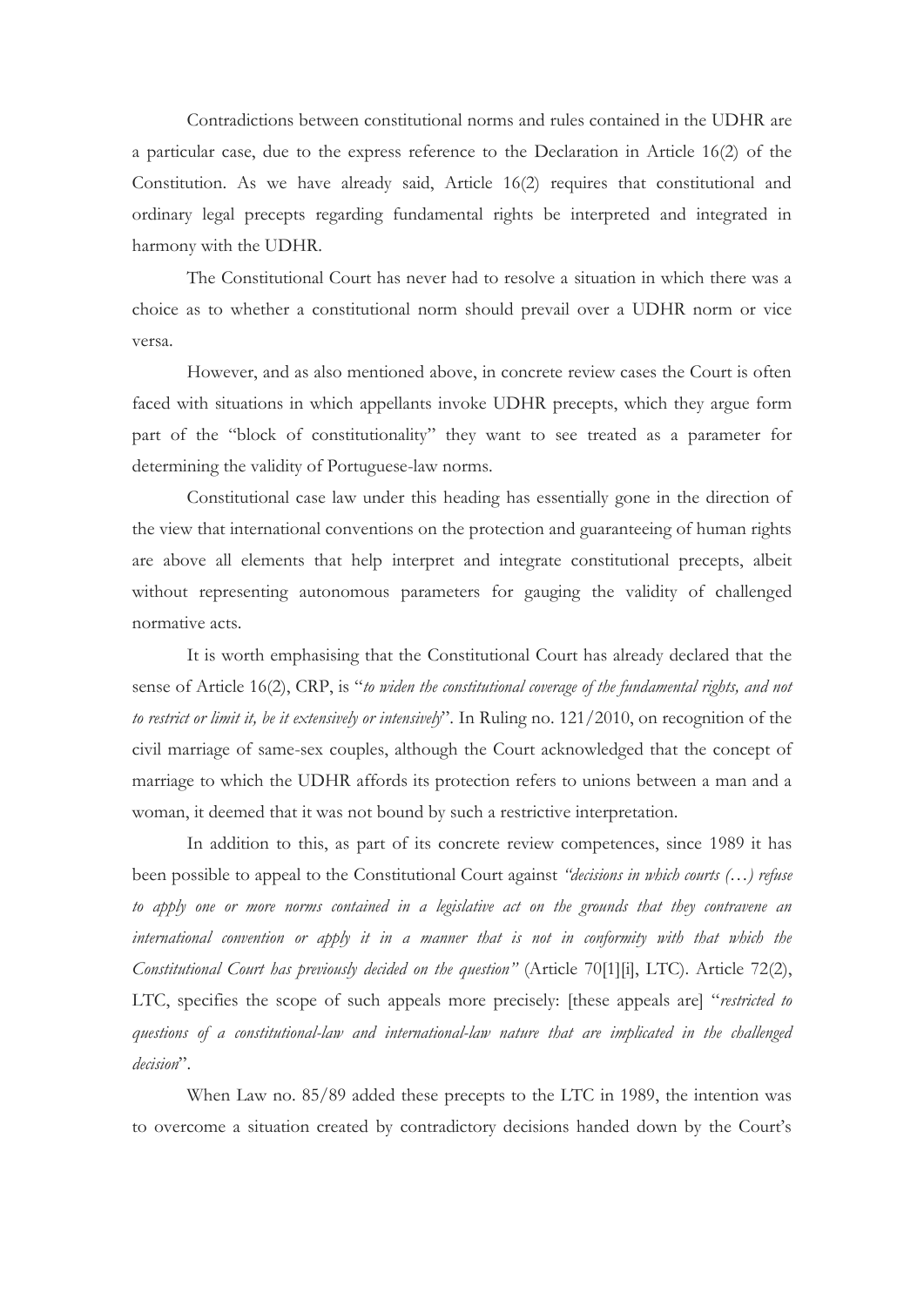first and second chambers as to its competence to hear questions regarding a lack of conformity between domestic law and conventional international law.

This particular type of appeal can only address the question of the position the Constitution attributes to international conventions within the normative framework of the Portuguese legal system, and questions that effectively entail determining the force of a convention in the international legal system and whether and to what extent it is binding on the Portuguese State. It cannot be directed at the material question that is directly in dispute  $-$  i.e. it is not up to the Constitutional Court to say whether a convention is contradicted by a legal norm, which is a question that remains within the decisional purview of the ordinary courts.

The Constitutional Court has uniformly and repeatedly said that in concrete review proceedings its own competence to judge whether ordinary-law norms are compatible with an international convention is restricted to the cases specified in Article  $70(1)(i)$  of the LTC – refusals to apply norms, or applications of norms in ways that are not in conformity with earlier Constitutional Court decisions – and does not include the ability to review decisions in which another court has applied a domestic-law norm that one of the parties to the proceedings has argued is not in conformity with an international convention.

In the absence of cases in which these specific preconditions were fulfilled, the Constitutional Court has not yet heard any appeal brought under Article 70(1)(i) of the LTC.

We should also note that there can be no prior or abstract review of alleged absences of conformity of domestic norms with international-law norms.

\*

The openness of Portuguese constitutional case law to international law means that it includes frequent references to the ECHR (see, for example, in just the last year, Rulings nos. 676/16, 591/16, 519/16, 193/16, 55/16, 41/16 and 24/16), the CFREU (Rulings nos. 591/16, 519/16, 193/16 and 106/16) and other international-law instruments, as well as to the case law of the Court of Justice (Rulings nos. 430/16, 265/16) and the European Court of Human Rights (Rulings nos. 591/16, 429/16, 277/16, 265/16, 193/16 and 55/16).

There are also recurrent references to the UDHR, the International Covenant on Civil and Political Rights, the International Covenant on Economic, Social and Cultural Rights, and the Convention for the Protection of Human Rights and the Dignity of the Human Being with regard to the Application of Biology and Medicine: Convention on Human Rights and Biomedicine. To give just a few examples, we can mention Rulings nos.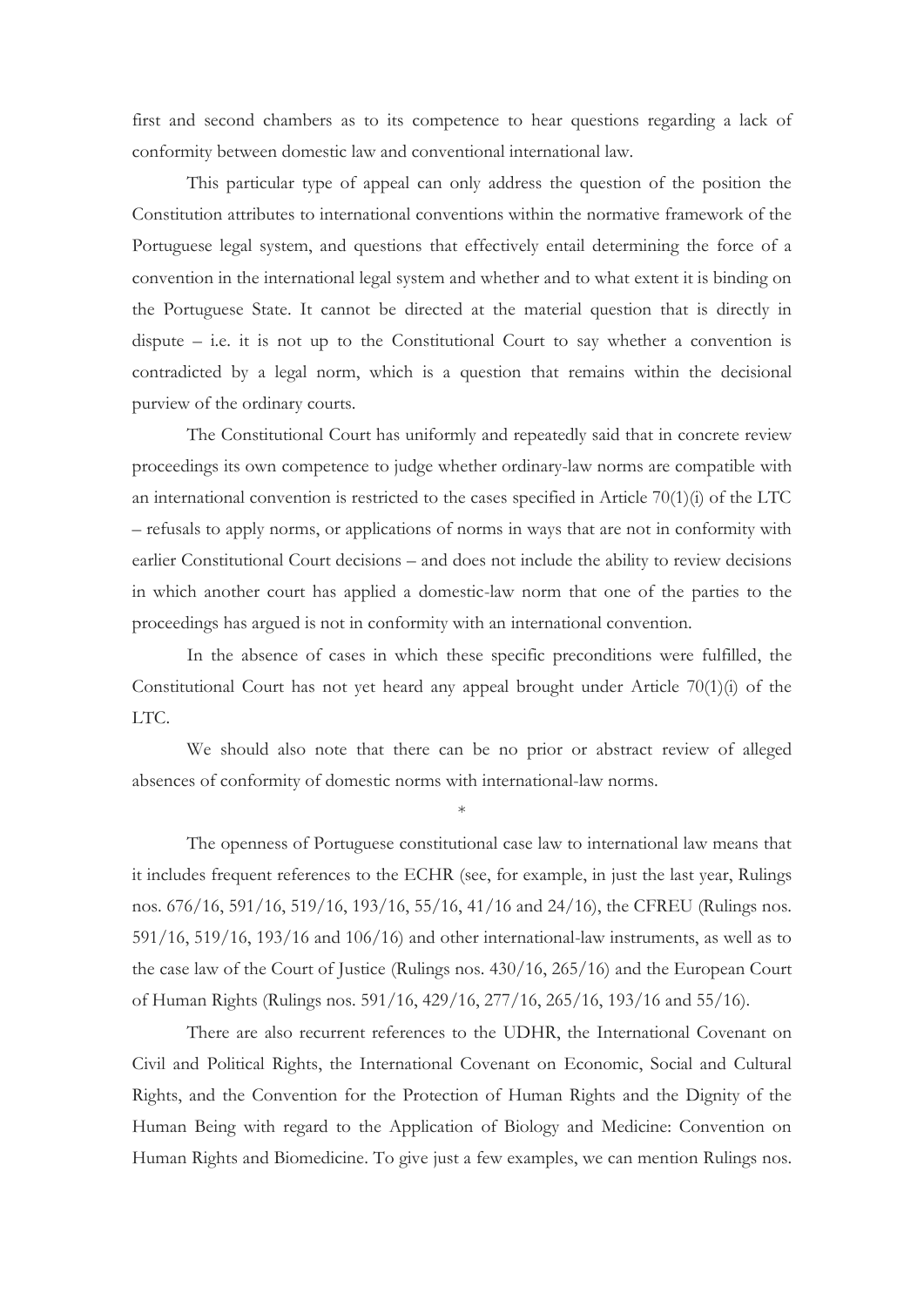101/08 (the UDHR and the CRP), 185/10, 327/13, 404/13 and 212/10 (the ECHR and the CRP), 461/11 (case law of the Court of Justice and the CRP) and 281/11 (the ECHR, case law of the Court of Justice and the CRP). The Constitutional Court often invokes Article 6 of the European Convention on Human Rights as a guideline criterion for interpreting Portuguese constitutional-law norms (Rulings nos. 424/09, 281/11, 243/13 and 181/97).

In short, the interpretation and application of the rights derived from the *Estado de direito* / rule of law principle (see answers to the previous questions and question 18) reflect the regime and practice we have just described. In other words, they are deepened and constructed via the dialogue between Portuguese constitutional case law, international-law instruments and the case law of international courts. To take just one of the most recent examples, in the grounds for Ruling no. 24/16, which addressed criminal procedural guarantees, the Court said the following:

#### $``[...]$

*In comparative law, especially German and Italian law, and without prejudice to respect for the principle that evidence must be presented in court, one finds differentiated solutions to the question of the usability of statements and testimony given in procedural acts prior to the trial hearing – solutions that are more restrictive in some respects and less in others* […]*.* 

*The regime that has been established in relation to the same question in the case law of the European Court of Human Rights on Article 6(3)(d) of the European Convention on Human Rights is less demanding than that provided for in the Code of Criminal Procedure (CPP; see Paulo Pinto de Albuquerque,* op. cit*., pp. 911-912). In particular, with regard to the guarantee of an adversarial process and the rights available to the defence in relation to witness statements and testimony, the aforementioned Court considers that while, in principle, they may be produced in the presence of the accused at a public hearing, with a view to an adversarial debate, there are exceptions – particularly, and in cases in which witnesses are not present at the hearing, the statements they have given previously during the preliminary investigative or fact-finding phase can be read out, on condition that the rights of the defence are safeguarded. As a general rule, the latter require the accused to have been given the possibility of directly or indirectly questioning such witnesses, either at the moment at which they gave their statement, or at a later time (among many others, see Isgrò v. Italy, judgement of 19 February 1991, § 34; Saïdi v. France, application no. 14647/89, 20 September 1993, §§ 43-44; Trampevski v. Former Yugoslav Republic of Macedonia, no. 4570/07, 10 July 2012, § 44; A.G. v. Sweden (dec.), no. 315/09, 10 January 2012; Al-Khawaja and Tahery v. United Kingdom, nos. 26766/05 and 22228/06, 15 December 2011, § 118; and Schatschaschwili v. Federal Republic of Germany, no. 9154/10, 105; also see Ireneu Cabral Barreto,* A Convenção Europeia dos Direitos do Homem Anotada*, 3 rd ed., Coimbra Editora, Coimbra, 2005, note 9.5. on Article 6, p. 175). That which is at stake is the so-called "sole or determinant evidence rule", according to which (criminal) proceedings are not fair if the conviction is based exclusively or to a decisive extent on*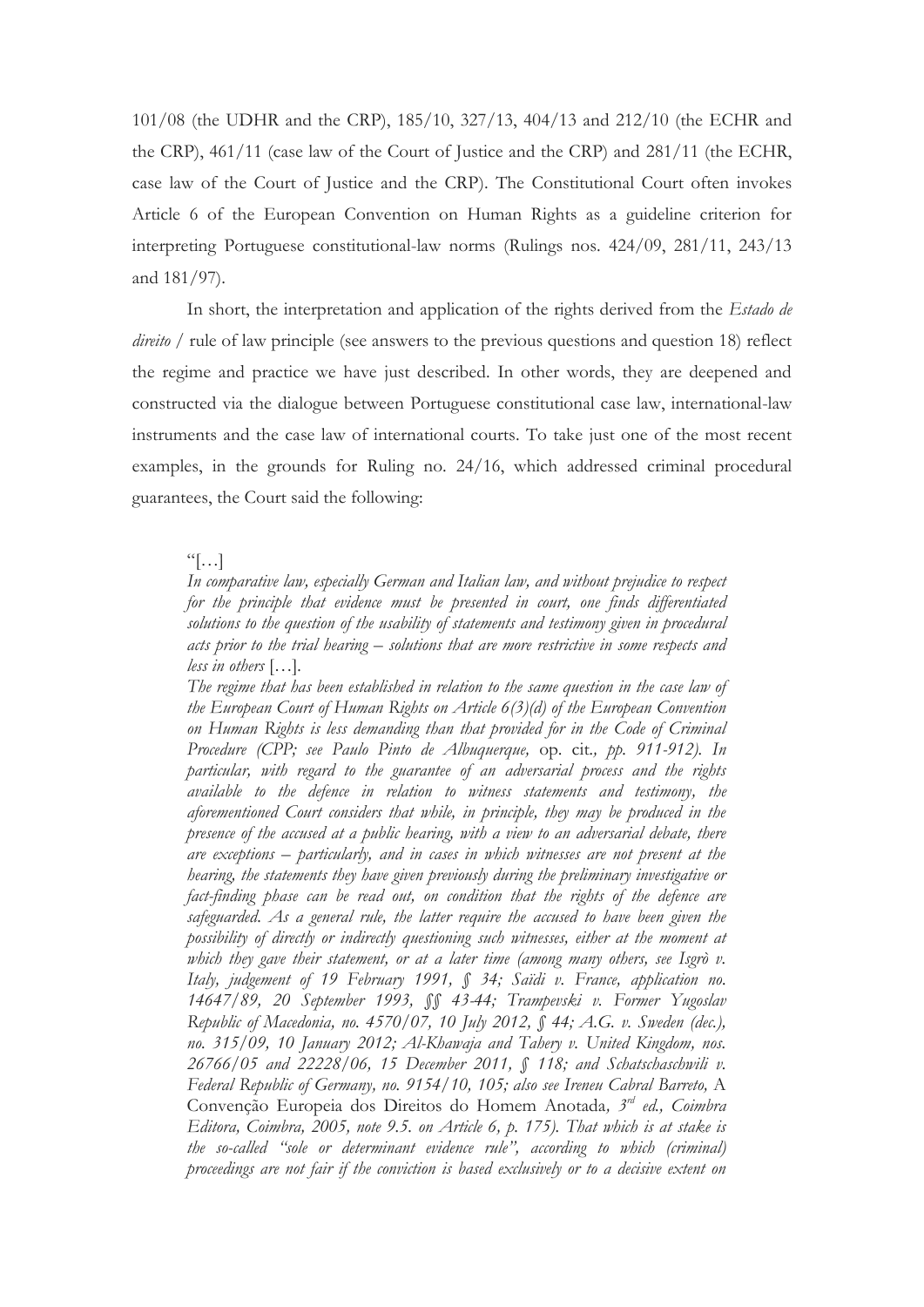*statements and testimony from witnesses whom the accused person been unable to question in any of the procedural phases.* 

*However, in its judgement on Al-Khawaja and Tahery, the Court* (ECtHR) *accepted greater flexibility in the application of this rule, depending on a series of criteria and principles. It even accepted that under certain circumstances, it could be waived without contravening Article 6(3)(d) of the Convention, thereby admitting the possibility that an accused could be convicted on the basis of witness statements that are read out at the trial hearing without those witnesses ever having been directly or indirectly questioned by the accused (see §§ 119* et. seq*.). The Schatschaschwili judgement confirmed this guideline and defined some of those criteria and principles more precisely (see Schatschaschwili, §§ 106* et. seq*.).* 

*These indications confirm that recognition of a space in which there is a freedom to shape the legal discipline governing the reading out at trial hearings of statements which were previously made by witnesses who are present at that hearing is current within the overall European legal scene, and that there are no absolute solutions. The only constants are the general guideline that the evidence must be presented in court, and the requirement that the statements and testimony which are to be considered during the hearing must be subject to the rights of the defence and an adversarial process.*  $\left[\ldots\right]$ "

In summary and conclusion, the Portuguese Constitutional Court interprets and applies constitutional law in a process of constant and open dialogue with the most relevant international-law instruments.

The Court has even gone to the point of modifying its own case law in the light of that of the European Court of Human Rights. In the wake of *Feliciano Bichão v. Portugal* (decision of 20.11.2007, application no. 40225/04), the Portuguese Constitutional Court changed its understanding with regard to the omission of notification of an applicant of the Public Prosecutors' Office's response to his/her allegations, in situations in which new facts have been added to the case file.

As we can see from the above, the Portuguese Constitutional Court tends to follow ECtHR case law, albeit in certain circumstances it is necessary to adapt that case law to the specificities of both Portuguese law and the concrete case in question. Such differences as may exist are thus not very significant, or merely apparent (see, for example, the decision in *Da Conceição Mateus and Santos Januário v. Portugal*, 8 October 2013, in which the ECtHR found no grounds for an appeal regarding pay cuts, whereas in its Ruling no. 353/12, the Portuguese Court took the view that those cuts constituted a violation of the Constitution of the Portuguese Republic. In practice the difference was negligible, given that the effects of the Portuguese Court's decision were suspended in 2012 due to exceptional economic/financial circumstances, while the ECtHR decision took the effective limitation imposed by the latter into account).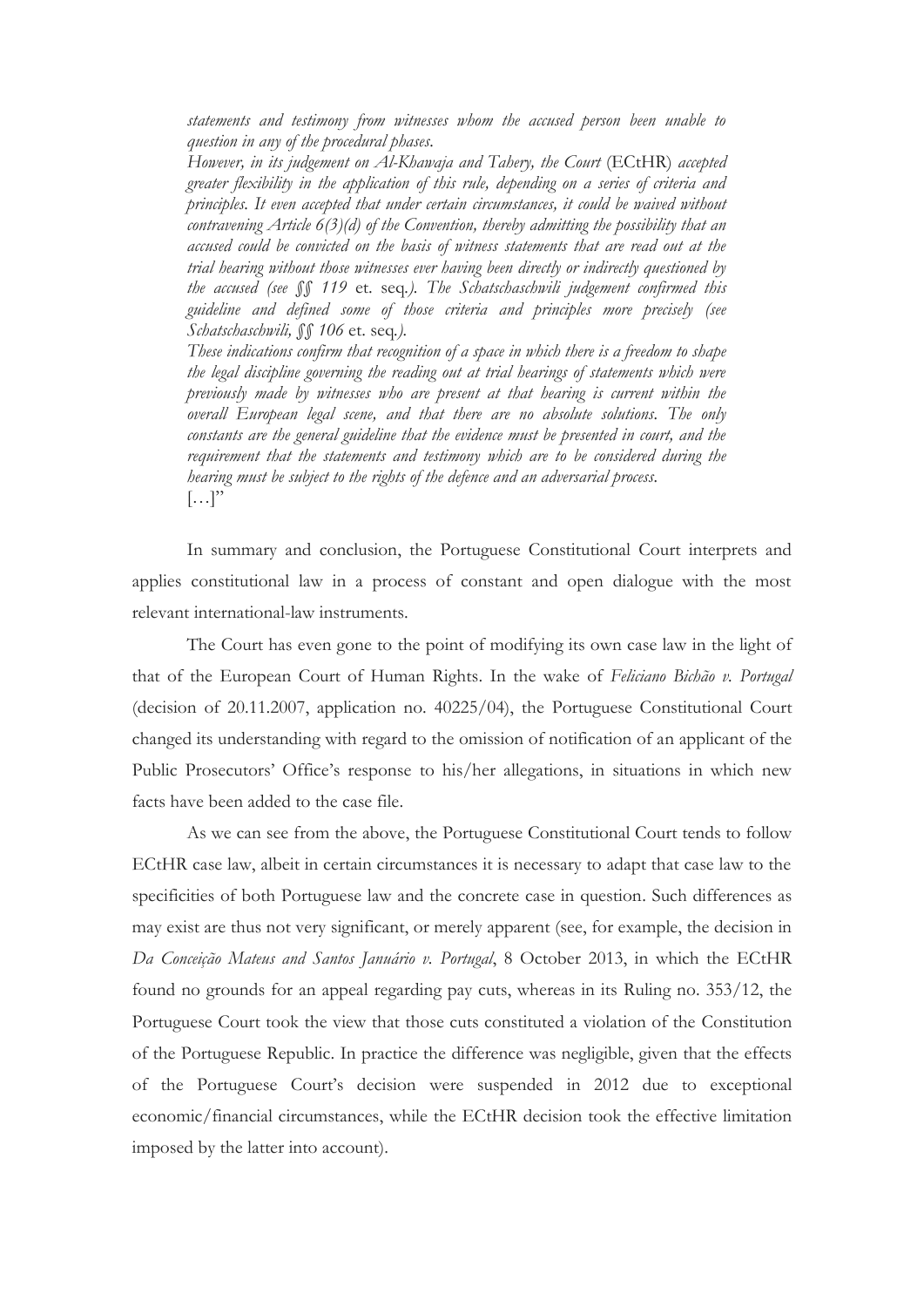Finally, two examples of how this dialogue works in the other direction as well: in *Almeida Garrett, Mascarenhas Falcão and Others v. Portugal* (decision of 11.01.2000, applications nos. 29813/96 and 30229/96, citing Rulings nos. 39/88 and 425/95), the ECtHR mentioned decisions of the Portuguese Constitutional Court; and in *Lopes Gomes da Silva v. Portugal* (decision of 28.09.2000, application no. 37698/97), it mentioned the Portuguese Court's finding that there are constitutional limits on the exercise of freedom.

# **7. Are there major threats to the rule of law at the national level or have there been such threats in your country (e.g. economic crises)?**

The Constitutional Court has recently handed down decisions – particularly in the budgetary and labour-related fields – that are sometimes known as "crisis case law" and were set against the backcloth of the Financial Assistance Programme for Portugal, which resulted in a long list of measures (e.g. restrictive changes to the pension system) whose supporting norms were assessed by the Court in that exceptional context. This case law did not exactly reveal a *threat* to the rule of law, but was a challenge for the Constitutional Court, which had to seek a just balance between citizens' rights and guarantees and the budget deficit that the state had to deal with.

The Court responded to the legal questions that were posed at the time by referring to principles (focusing here solely on those that can be associated with the rule of law – i.e. equality, the protection of legitimate expectations, and proportionality) that took on a central role in which they were at one end of a kind of major 'tug-of-war' with the legislator's freedom to shape legislation as it sees fit (see the address of the President of the Constitutional Court of Portugal, Justice Joaquim de Sousa Ribeiro, to the Conference to commemorate the 5<sup>th</sup> anniversary of the Constitutional Court of the Republic of Angola, on the topic of "The role of key structural constitutional principles in the protection of economic and social rights during times of crisis: the recent case law of the Portuguese Constitutional Court")<sup>5</sup>. In Ruling no. 396/11, the Court cited its own case law in Ruling no. 304/01 as follows: "*it is thus necessary to undertake a just balancing of the protection of citizens' expectations derived from the principle of a democratic state based on the rule of law on the one hand, and the freedom to create and shape legislation that pertains to the legislator on the other – a legislator that is* 

1 5

[http://www.tribunalconstitucional.pt/tc/content/files/relatorios/comunicacao\\_ptcv\\_aniversario\\_do\\_tc\\_ang](http://www.tribunalconstitucional.pt/tc/content/files/relatorios/comunicacao_ptcv_aniversario_do_tc_angola_20130725.pdf) [ola\\_20130725.pdf](http://www.tribunalconstitucional.pt/tc/content/files/relatorios/comunicacao_ptcv_aniversario_do_tc_angola_20130725.pdf) (in Portuguese).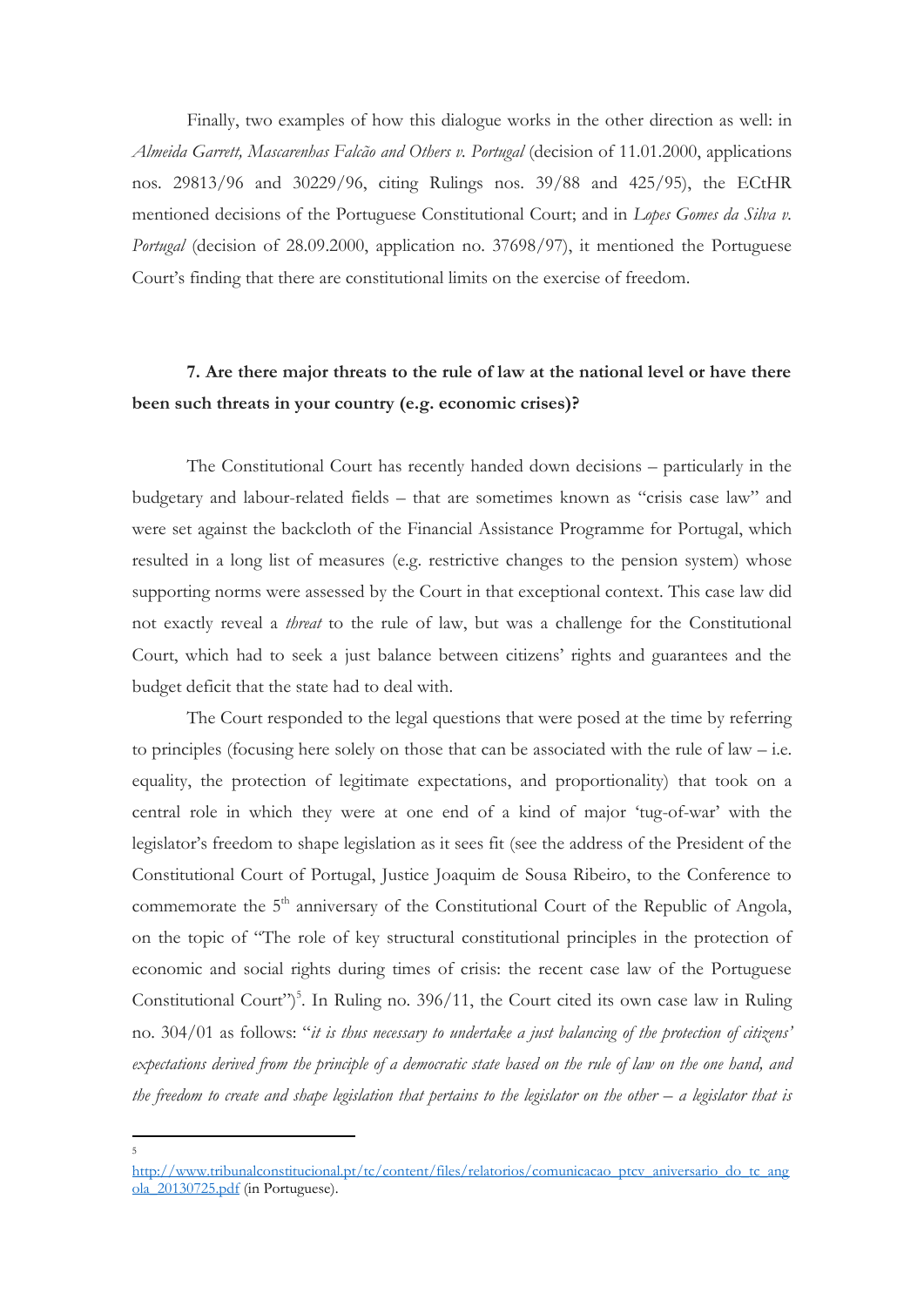*also democratically legitimated and must unequivocally be recognised to possess the legitimacy (and perhaps even the duty) to try to make legal solutions fit existing realities, enshrining the most appropriate and reasonable of them, even if it means 'touching'* [affecting] *relationships or situations which were governed in other ways up until then"*.

In its assessment, the Constitutional Court emphasised that *"the protection of legitimate expectations embodies the subjective application of the protection of legal certainty, the two of which, when conceptualised in a way whose acceptance has already been consolidated, together represent an unrefusable (albeit not expressly formulated) requirement for the concrete implementation of the principle of a democratic state based on the rule of law (Article 2, CRP)"*. When, as the Court recognised in Ruling no. 93/84, that principle "*is unable to find due support in other constitutional precepts",* it is one whose *"outlines are fluid*" and whose "*content is relatively indeterminate*"; and it has been the "*object of intense work to densify it, which has determined a precise scope of application, as well as a procedural format entailing a (necessary) confrontation with opposing constitutional principles and constitutionally accredited interests"* (Ruling no. 396/11)*.*

In Ruling no. 353/12, the Court noted that *"despite recognising that we are in a very serious economic and financial situation, in which achieving the public deficit goals established in the aforementioned memoranda of understanding is important in order to ensure that the state's funding is maintained, those objectives must be achieved by means of spending-reduction and/or revenue-increasing measures that are not reflected in an excessively differentiated division of sacrifices. Indeed, the greater the degree of sacrifice imposed on citizens in order to satisfy public interests, the greater the requirements for equity and justice in the way in which those sacrifices are shared out. The situation referred to earlier and the need for efficacy on the part of the measures adopted in order to deal with it cannot serve as grounds for dispensing the legislator from being subject to the fundamental rights and the key structural principles of an* Estado de Direito*, namely parameters such as the principle of proportional equality. The Constitution certainly cannot remain aloof from economic and financial reality, and especially from the existence of a situation that can be considered one of grave difficulty. However, it* [the CRP] *possesses a specific normative autonomy that prevents economic or financial objectives from prevailing without any limits over parameters such as that of equality, which the Constitution defends and must cause to be complied with".*

In 2013, the Court handed down Ruling no. 187/13, in which it reiterated that *"the Constitution is sensitive to the variations in (at least) the level of legislative implementation which the right to be paid may experience. It provides a control, not over whether pay can be reduced as such, but over the terms under which such cuts can effectively be made – i.e. over the reasons for and extent of the cuts. That control acts via a mediating intervention of the principles of the protection of legitimate expectations, equality and proportionality, which densify the idea of the subjection of public authority to legal principles and rules*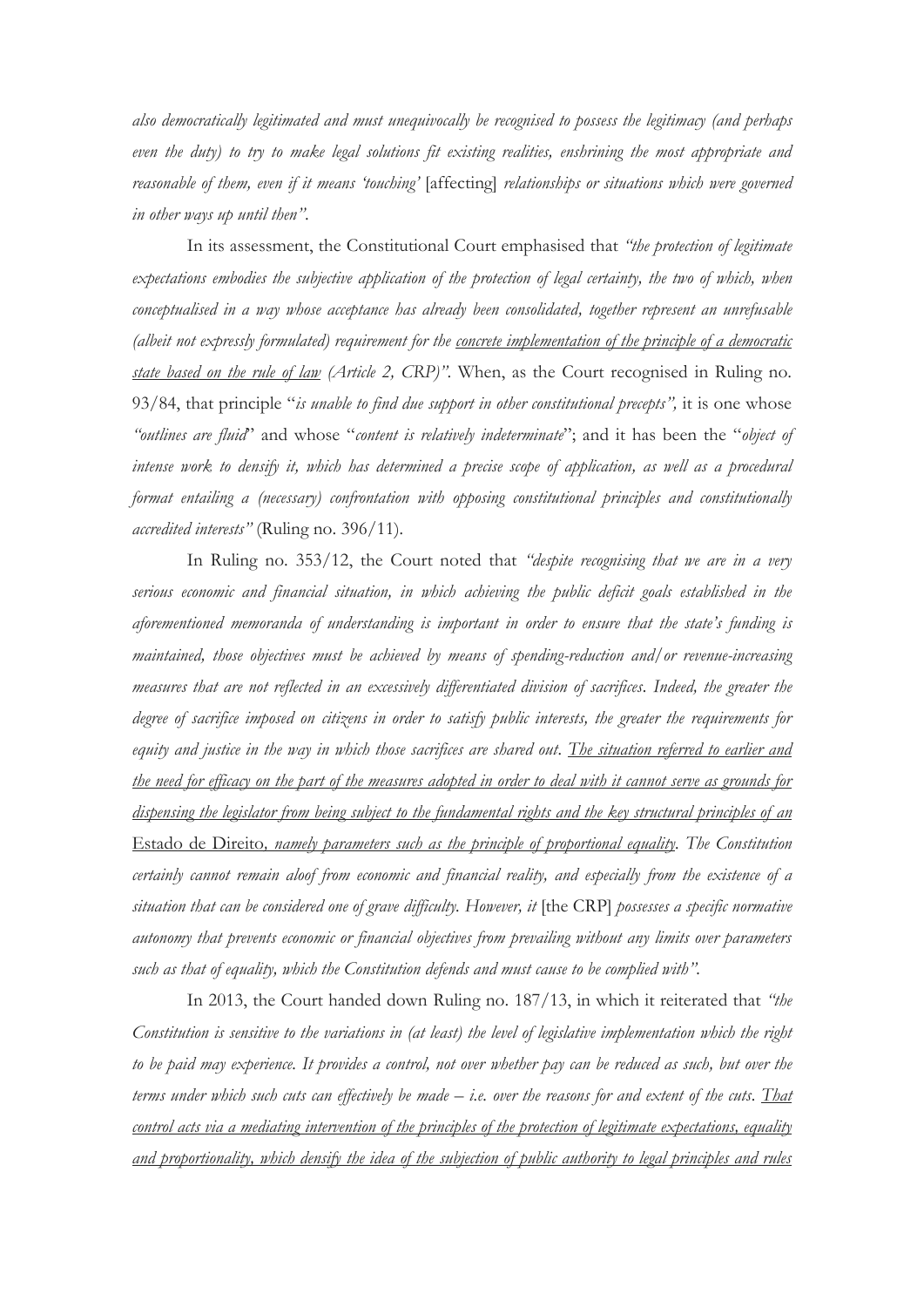*– an interpretation which incorporates the idea of* Estado de direito *included in the principle of a democratic state based on the rule of law (Article 2, CRP). In this field too, the legislator's freedom to shape legislation is constitutionally bound by those principles"*. The Court also considered that the Constitution opposes an intolerable, arbitrary, oppressive or overly accentuated downgrading of those minima in terms of certainty and security which people, the community and the law must respect as essential dimensions of a democratic *Estado de direito.*

The Court took the same line in Rulings nos. 474/2013 (on retrospective norms), 602/13 and 794/13.

This case law thus did not waive or ignore the key structural principles underlying the *Estado de direito* principle in any way, although it tested and applied them to points that were close to some of their limits.

## **8. Have international events and developments had a repercussion on the interpretation of the rule of law in your country (e.g. migration, terrorism)?**

In Ruling no. 296/15, the Court found a norm contained in Article 6(1)(b) and (4) of Law no. 13/2003 of 21 May 2003, under which recognition of entitlement to the Social Integration Income (RSI) required certain foreign citizens to have legally resided in Portugal for the last three years, to be unconstitutional because it was in violation of the principle of proportionality. In Ruling no. 509/2002, the Court had already characterised the RSI social benefit as *"a positive dimension of a right to a minimally dignified standard of living"*, and said that *"the principle of respect for human dignity, which is immediately proclaimed in Article 1 of the Constitution and is also derived from the idea of a democratic state based on the rule of law, which is itself enshrined in Article 2 and is also touched on in Article 63(1) and (3) of the same CRP, which guarantees everyone the right to social security and charges the social security system with the protection of citizens in every situation in which there is a lack of or reduction in the means of subsistence or the capacity to work, implies recognition of the right to or guarantee of a minimum degree of dignified subsistence"*. The government sought to say that the three-year requisite should be upheld, arguing that it *"is not arbitrary, nor does it violate the principle of proportionality, inasmuch as it is intended to ensure the constitutionally protected interest in the financial sustainability of the social security regime, aiming to preserve the RSI from the 'pull effect' of migratory movements that is greatly enhanced by immigrants'*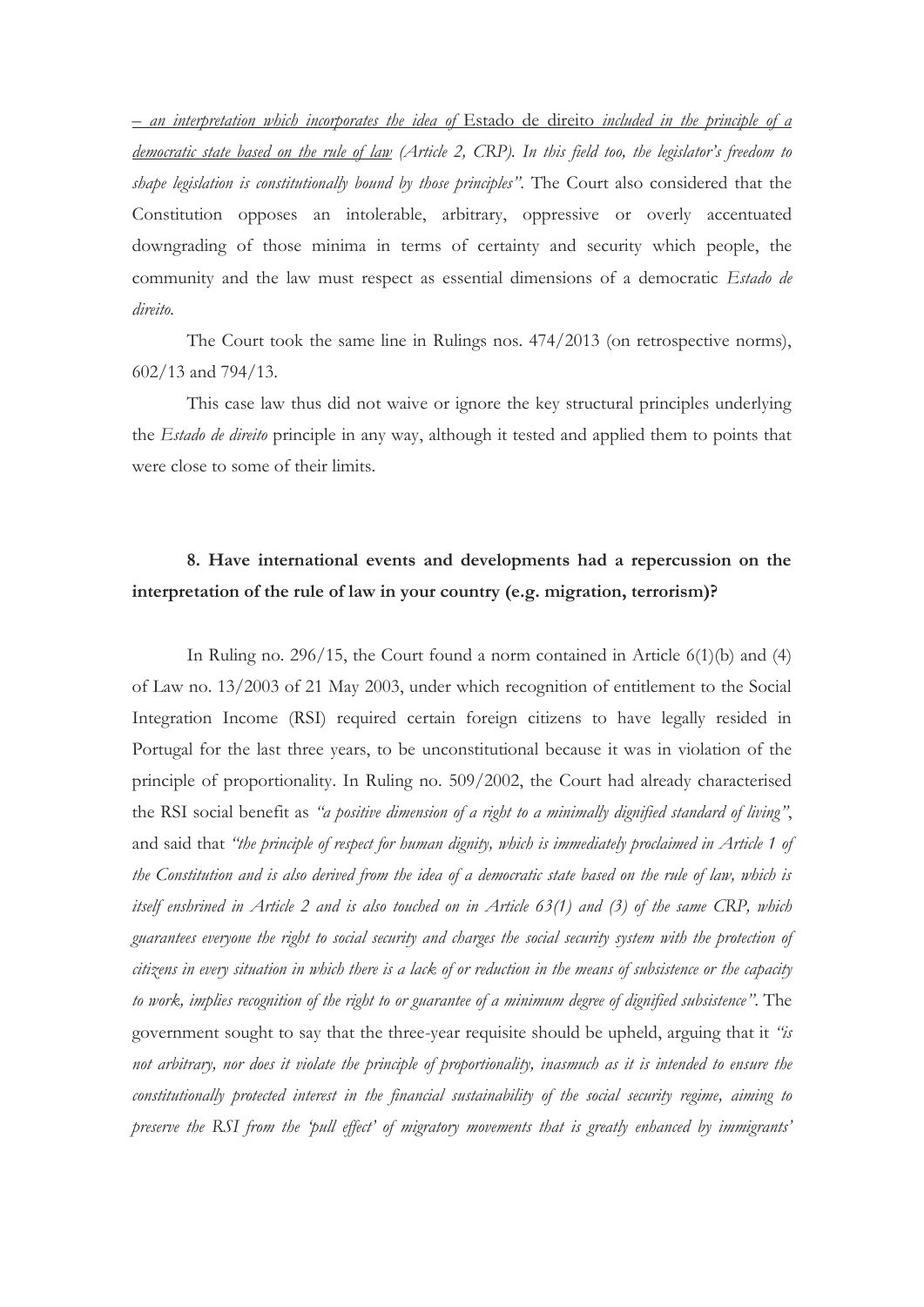*family relationships and can even pervert the intended sense of social benefits like the Social Integration Income"*.

The Constitutional Court took the following stance:

#### $\left[\cdot\right]$

[The Court] *does not contest the cogency of the interest in preventing excessive costs for the social security system, or the 'need to ensure a certain prior connection with the country in order to avoid both situations in which* [beneficiaries remain here] *in an inconstant manner, and any unfair benefits', which the government put forward as evidence that the requirement for a minimum residency period is a 'reasonable and proportionate condition' for granting the RSI.*

*However, the simple fact is that, even considering (…) that the Court has already admitted the possibility of differentiating other citizens from Portuguese citizens in this matter (Ruling no. 141/2015), one cannot fail to attach value to the circumstance that requiring three years of legal residence in order for the RSI to be awarded to foreign citizens, with a view to providing for the sustainability of the social security system, sacrifices a right to a benefit which ensures a minimally socially adequate living.* 

*On many occasions, the imposition of such a long time period cannot but compromise timely access to a benefit which ensures minimum vital needs of citizens in situations of serious economic want and lack of social and occupational integration, thereby irremediably undermining that benefit's purpose.*

*By subjecting the right to a social benefit which ensures a minimally dignified subsistence or a minimum degree of survival and which results from the conjugation of the principle of the dignity of the human person and the right to social security in situations of need to a period of three years of legal residence in Portugal, the legislator is imposing a sacrifice on foreigners that is disproportionate to the purpose of the restriction.*

*This option affects citizens who are in seriously vulnerable situations, find themselves without the immediate means to satisfy their household's vital needs and were, as has been demonstrated, admitted to Portugal in compliance with the rules laid down by the legislator, namely with regard to the setting of requisites in relation to the availability of means of having an income.*

*If, given that the amount of the benefit is small and it encompasses a very limited universe of recipients, one weighs up the combination of the relative insignificance of the RSI within the overall Social Security budget and the tiny amount that is spent on granting the RSI to non-nationals, the disproportionate nature of this solution becomes evident.*

*Considering that there are impositions and controls – defined by the host state – which gauge the beneficiary's autonomous capacity for self-sustenance and his/her link to the country, and which are provided for with regard to entering and remaining in Portuguese territory and to the issue of residence permits, and also bearing in mind both the small amount of the social benefit in question and the circumstance that that benefit is targeted at the most vulnerable and neediest citizens, in relation to whom the passage of time inexorably leads to a worsening of the conditions under which they subsist, then* [one reaches the conclusion that] *as concretely configured therein, the requisite established in Article 6(1)(b) of Law no. 13/2003 proves disproportionate.* 

*In summary, after everything has been weighed up, one must conclude that the imposition of a three-year time period – which effectively results in denial of the award of means of subsistence to a foreign citizen in a socially at-risk situation until that time period is up – is excessive and intolerably collides with the right to a benefit that ensures*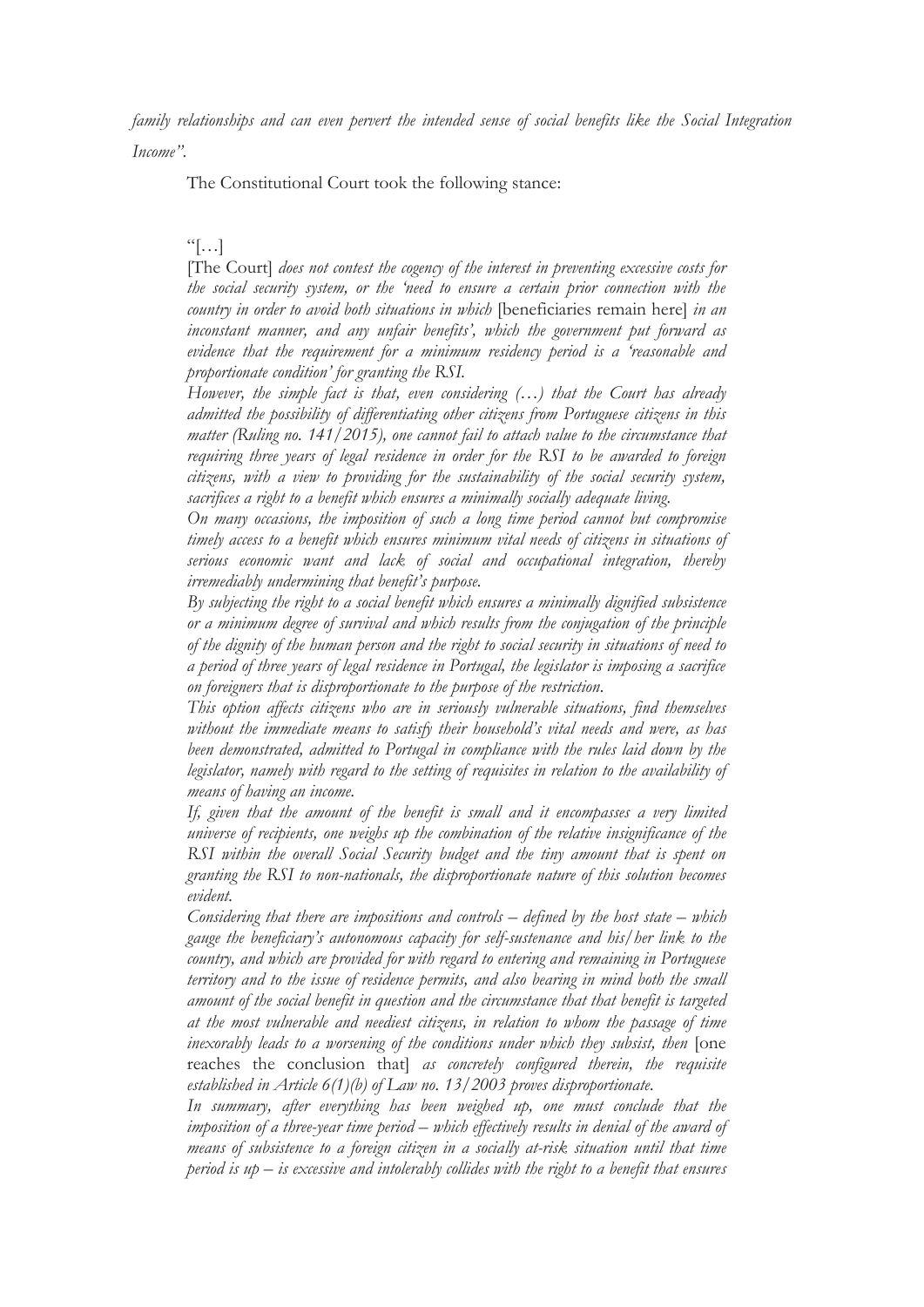*the basic means of survival. With that kind of duration, the defined time period constitutes a sacrifice that is disproportionate or overly burdensome in relation to the advantage associated with the public-interest goals which setting it seeks to achieve. As such, the Court considers that the challenged norm suffers from unconstitutionality due to a violation of the principle of proportionality.*  $\left[\ldots\right]$ "

We can see that in this case the Constitutional Court did not move away from its existing line of interpretation with regard to the meaning of the principles of an *Estado de direito* and proportionality, applying them in accordance with the requirements derived from the interests at stake.

In Ruling no. 403/15, the Court (in a majority decision) found a norm contained in Article 78 (2) of Decree of the Assembly of the Republic no. 426/XII "Approving the Legal Regime governing the Intelligence System of the Portuguese Republic" unconstitutional. At issue was access by the intelligence services to traffic, localisation and other communications-related data needed to identify the service subscriber or user or find and identify the source, destination, date, time, duration and type of communication, as well as to identify the telecommunications equipment or its location. Under the Decree, access to such data had to be necessary, appropriate and proportionate in a democratic society in order for the intelligence services to be able to fulfil their legal mission, and a prior request setting out the grounds for the use had to be sent to a Prior Review Commission (CCP), which obligatorily had to authorise it in advance. In the exposé of the reasons for the government bill that gave rise to the Decree, the possibility of such access was justified by the need to *"prevent serious phenomena like terrorism, espionage, sabotage and highly organised crime, and even in these cases is limited to that which is strictly appropriate, necessary and proportional in a democratic society. To this end, a specific entity is hereby created – the Prior Review Commission (see Articles 35 to 38), which grants prior authorisation to access the information and data needed in a given operation, in accordance with a demanding legal procedure that is designed to review access to personal data which might undermine the preservation of the privacy of personal life, to be conducted by three judges"*.

The Court began by saying that access to traffic data should be considered an intrusion into telecommunications for the purposes of the applicable constitutional norm (Article 34[4], which says: "*The public authorities are prohibited from interfering in any way with correspondence, telecommunications or other means of communication, save in the cases in which the law so provides in matters related to criminal procedure*" [underlining added]). It concluded that *"in the case*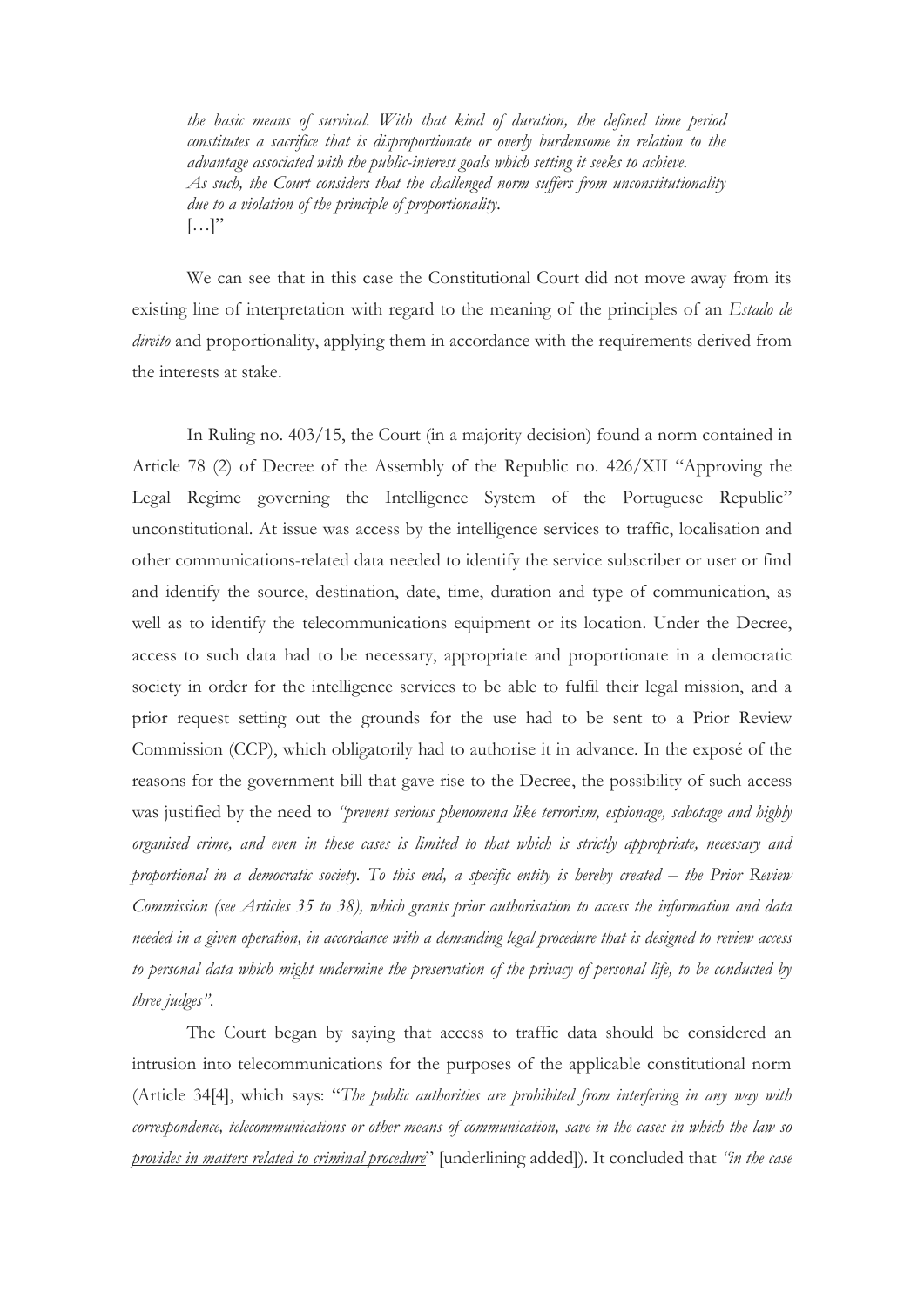*of the prohibition of intrusion by the public authorities into communications which the first part of Article 34(4) enshrines as a general principle, the exceptions referred to in the final segment of that precept are limited to matters concerning criminal proceedings. Given that the Constitution only authorises that restriction* [on the prohibition] *in those terms, it would not be admissible to interpret it in any other way that would make it possible to broaden it to encompass other effects, as if the restriction were not specified in the constitutional text itself or entailed a merely implicit restriction that would allow one to take other constitutionally recognised values or assets into account"*. I.e. the Constitution only allows the intelligence services to access data within the scope of criminal investigations, and the Court also took the view that despite the fact that the Prior Review Commission was to be composed of Supreme Court Justices, its administrative nature meant that it would not possess *"the virtue of judicializing access to traffic data"*. In addition, the norm which authorised access to data was not implemented in a sufficiently concrete manner. The Court ended by concluding that *"it is important to recognise that in the present context, intrusion into communication data has no place in a procedure which provides guarantees and possibilities of protection with a scope similar to those to which the Constitution subjects criminal procedure. The reasons which justified the exception expressly mentioned in Article 34(4), CRP, which are precisely linked to the specific guarantees that exist in criminal procedure, are thus not present in this case"*.

Here too, the Constitutional Court did not depart from its existing line of interpretation with regard to the meaning of the principles associated with an *Estado de direito*, particularly that of the exceptional nature of restrictions on rights, as laid down in the Constitution and the ordinary law.

**9. Has your Court dealt with the collisions between national and international legal norms? Have there been cases of different interpretation of a certain right or freedom by your Court compared to regional / international courts (e.g. the African, Inter-American or European Courts) or international bodies (notably, the UN Human Rights Committee)? Are there related difficulties in implementing decisions of such courts / bodies? What is the essence of these difficulties? Please provide examples.**

See answer to question 6.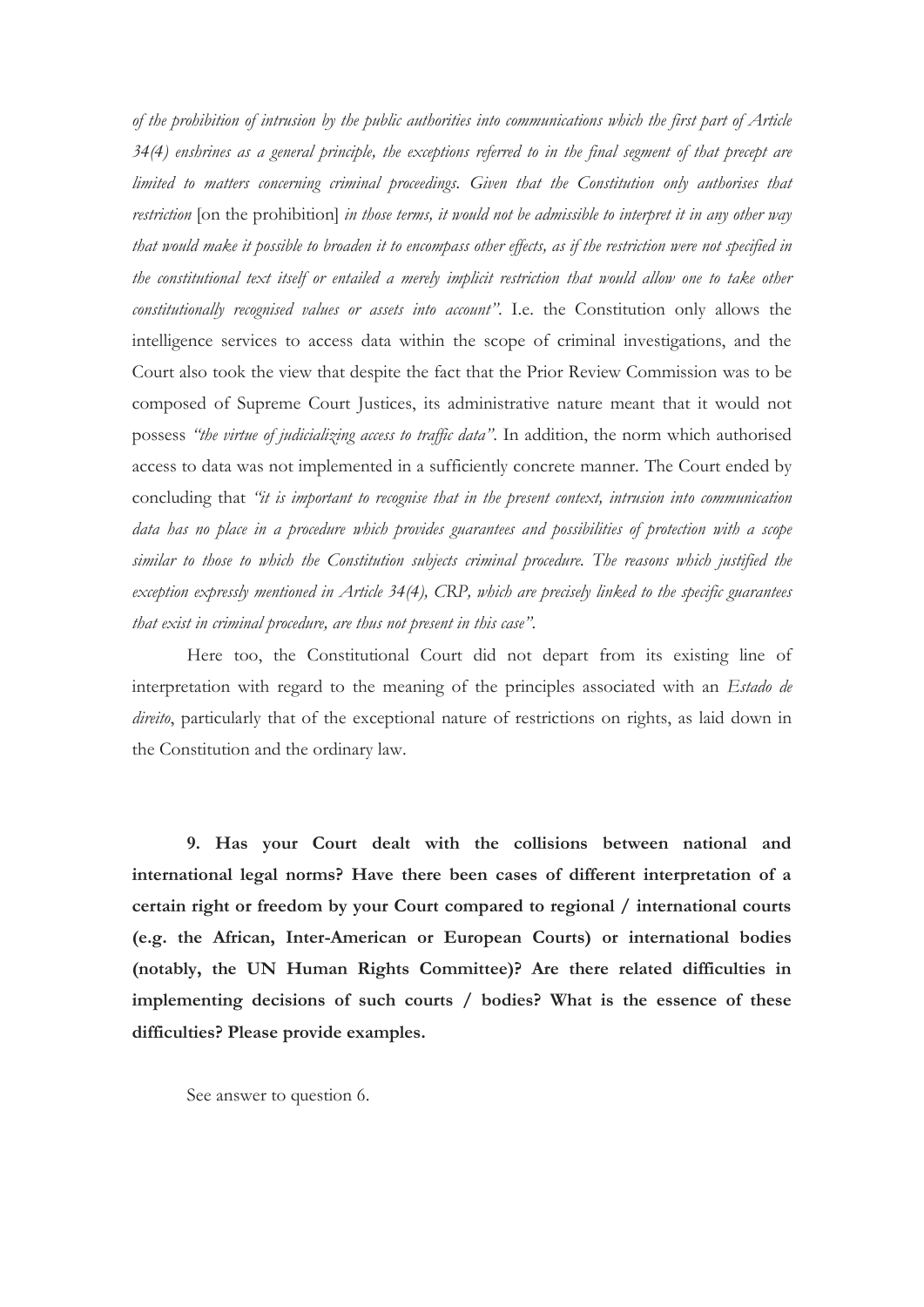## **10. What is the impact of the case-law of your Court on guaranteeing that state powers act within the constitutional limits of their authority?**

The Constitutional Court does not directly decide conflicts of competence between organs and entities of the various state powers, inasmuch as its own review competence is essentially normative (see answer to question 15).

However, this does not prevent *norms* from being reviewed by the Court, precisely in the light of the principle of the separation and interdependence of the various entities that exercise sovereignty.

Thus, for example, in Ruling no. 214/11 the Court found that, with reference to the governmental competences listed in Article 199(c), (d) and (e), CRP, the norms contained in Articles 1 and 3 of Decree of the Assembly of the Republic no. 84/XI were unconstitutional because they were in breach of that principle, as enshrined in Article 111(1), CRP. The Court concluded that Parliament cannot deprive the government *"of the instruments which the Constitution reserves to it* [the government] *for the purpose of pursuing the tasks that are constitutionally entrusted to it in this domain"*. In Ruling no. 395/12, the Court also underlined that *"although, where the entities that exercise sovereignty are concerned, the principle of the separation and interdependence of powers is formulated in Article 111(1) of the Constitution, that principle is essential to a democratic state based on the rule of law. As such, and given the provisions of Article 2 of the Constitution, it is a principle that is a fundamental defining principle for the whole of the way in which the political community and the state, including the autonomous regions, are organised"*.

Be this as it may, whenever the Constitutional Court, using the normative review competence that pertains to it, takes decisions on the scope of and limits on the competences of the organs and entities of the various state powers, those decisions are fully respected and do not give rise to any difficulties in terms of their practical and effective implementation.

# **11. Do the decisions of your Court have binding force on other courts? Do other / ordinary courts follow / respect the case-law of your Court in all cases? Are there conflicts between your Court and other (supreme) courts?**

See the answer to question 15, where we describe the review system and the effects and impacts of the Court's decisions. Given that the present question is covered therein, at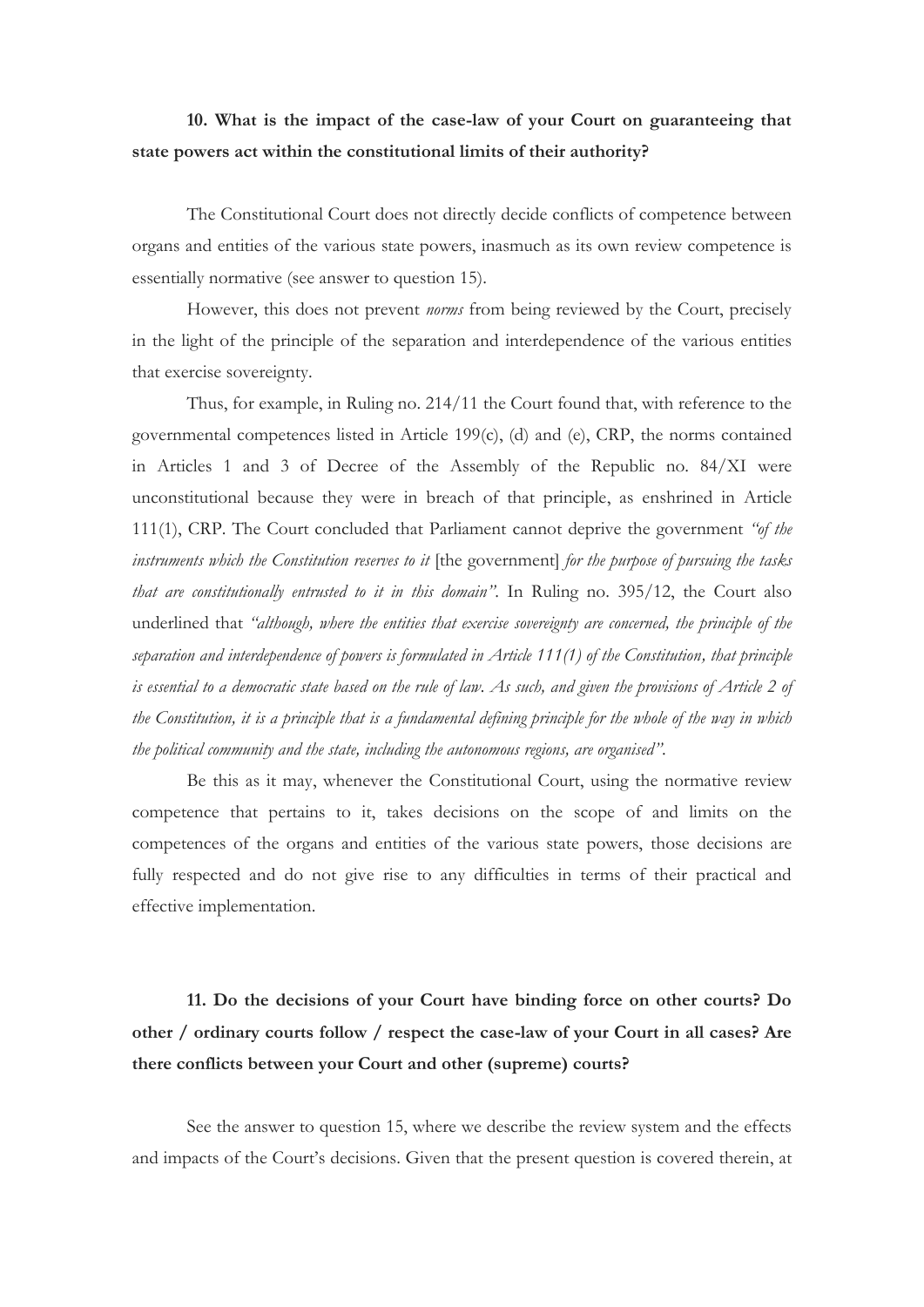this point it only remains to say that there is no record of difficulties in terms of the acceptance and normal effect of Constitutional Court decisions, nor have there been any conflicts of competence worth mentioning vis-a-vis other courts.

**12. Has your Court developed / contributed to standards for law-making and for the application of law? (e.g. by developing concepts like to independence, impartiality, acting in accordance with the law, non bis in idem, nulla poena sine lege, etc.).**

Constitutional case law has played a very important role in settling principles and refining their practical application by the other courts, which often quote it. As such, in addition to the various different areas mentioned in other answers (questions 1, 2, 3, 4, 16 and 18), the Constitutional Court produces case law that positively influences other courts' understanding and application of norms and principles related to the concept of an *Estado de direito*. This is particularly true of: the **independence of the courts and the impartiality of judges** (see Rulings nos. 41/16, in which the Court talks about*" a normative interpretation that is not only innovatory in relation to legal criteria, but also neutralises and contradicts those same criteria, thereby offending against the principle that competence must be attributed by law, and thus also against the dimension of the principle of the natural judge under which it is guaranteed that there will be a court established by law"*, and 620/07, the result of which is that the legislator cannot deprive judges of a specific, unique status that combines all the provisions which regulate their functional situation); **the principle of non bis in idem** (Ruling no. 1/13) and **the untransmissible nature of criminal liability** (Ruling no. 171/14); and **the principle of legality in criminal law** (Rulings nos. 587/14, which means that the prohibition of analogies which result in an increase in the accused's criminal liability is a corollary of the principle of legality in criminal law, and 285/92, in which the Court stated that *"the principle that laws must be determinable or precise does not constitute a constitutional parameter "*a se*" – i.e. one which is disconnected from the nature of the matters in question or from a conjugation with other constitutional principles that are relevant to the case at hand. So, while it is true that in our constitutional system there is no general prohibition on issuing laws that contain indeterminate concepts, it is no less true that there are domains in which the Constitution expressly requires laws not to be indeterminate, as in the case of the requirements for 'typicity' in criminal matters set out in Article 29(1) of the Constitution* […] *or as a development of the principle of legality (*nulla poena sine lege*)* […]*"*).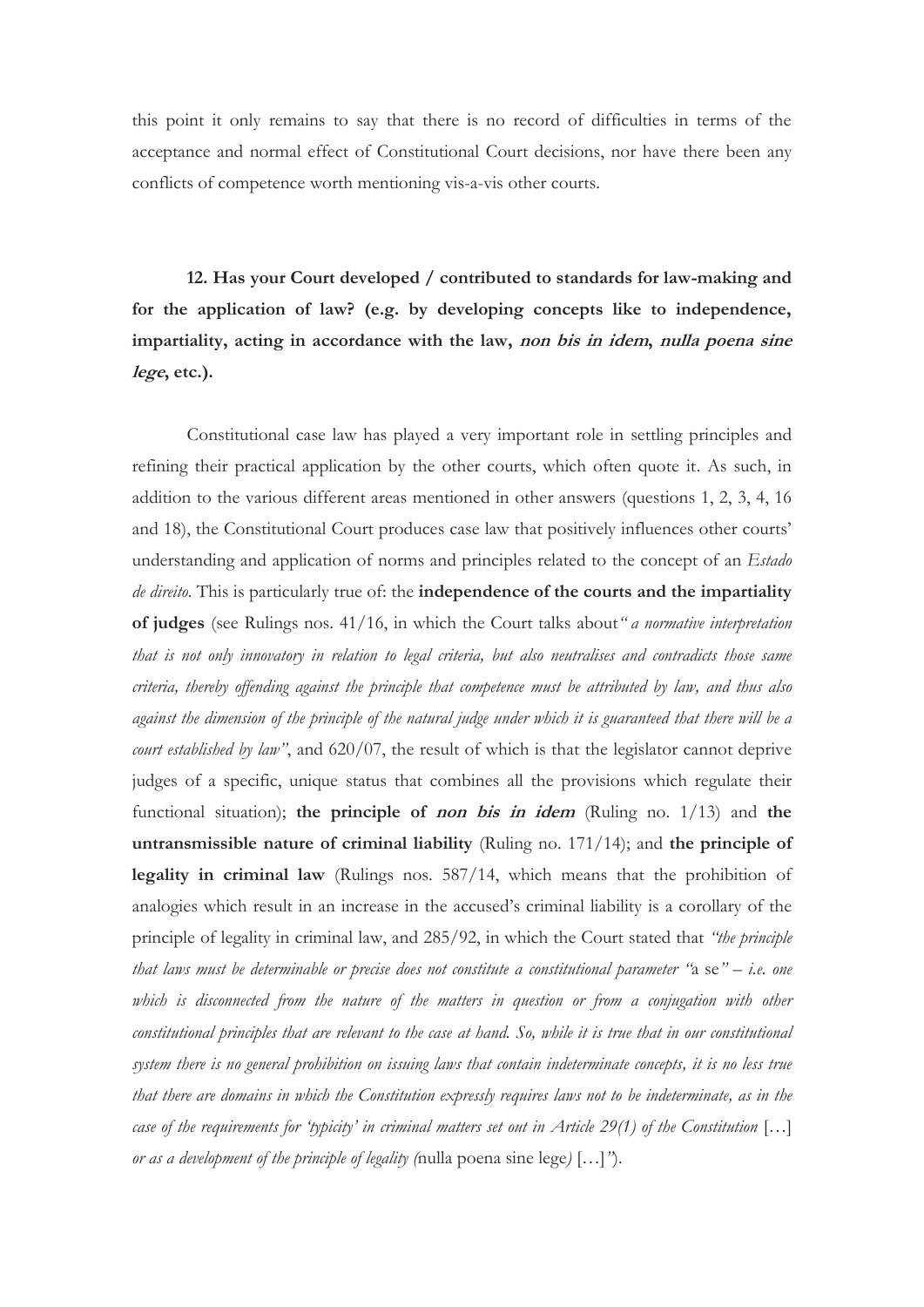The Constitutional Court's findings and positions have been a very important factor in the evolution and modification of other courts' case laws (on occasion, even bringing about legislative amendments), and occupy a leading place in matters regarding criminal procedural guarantees.

### **13. Do you have case-law relating to respect for the rule of law by private actors exercising public functions?**

In Ruling no. 230/13, among others, the Constitutional Court took a stance whereby private subjects that exercise public functions are in general subject to administrative jurisdiction. The following excerpt is of particular interest to our topic here:

 $\left[\ldots\right]$ 

[The] *delegation of public powers to a private entity only means that, via a process of transfer of responsibilities, the latter becomes an instance which performs a public function, during the exercise of which there is a requirement that it be bound by administrative law and public inspection and verification procedures. We are not in the presence of the execution of a task which has passed into the private sector, but one which remains a public task and for which the state remains ultimately responsible.*

*The grant or delegation of public powers thus corresponds to a way of pursuing activities that are in the public interest, which originally pertain to the state, and with regard to which the state occupies an institutional position as guarantor* […]*.*

*At the same time, the fact that private entities with public powers are subject to administrative jurisdiction is the result of the standard competence laid down in Article 212(3) of the Constitution, which entrusts the administrative courts with the task of judging disputes arising out of administrative-law relations, and which is expressly enshrined in Article 4(1) of the Statute governing the Administrative and Fiscal Courts (ETAF). Thus, and notwithstanding the possibility of arbitration, it is categorically impossible to exclude the consideration of acts undertaken by a private entity in the exercise of public powers from the possibility of review by the state courts –* [a conclusion] *which is, quite apart from anything else, imperatively derived from the right of access to the courts and the principle of effective jurisdictional protection* […]*.*  $[\ldots]$ "

In Ruling no. 117/15, the Court also says:

 $\left[\cdot\right]$ 

*Private administrative entities are located within the state sphere and for that precise reason always engage in public actions, notwithstanding the fact that they adopt a private format. As Pedro Gonçalves says, '*the fact that the state or another public entity creates or in any way assumes a dominant position in a private entity can only mean that it is seeking to turn that entity into an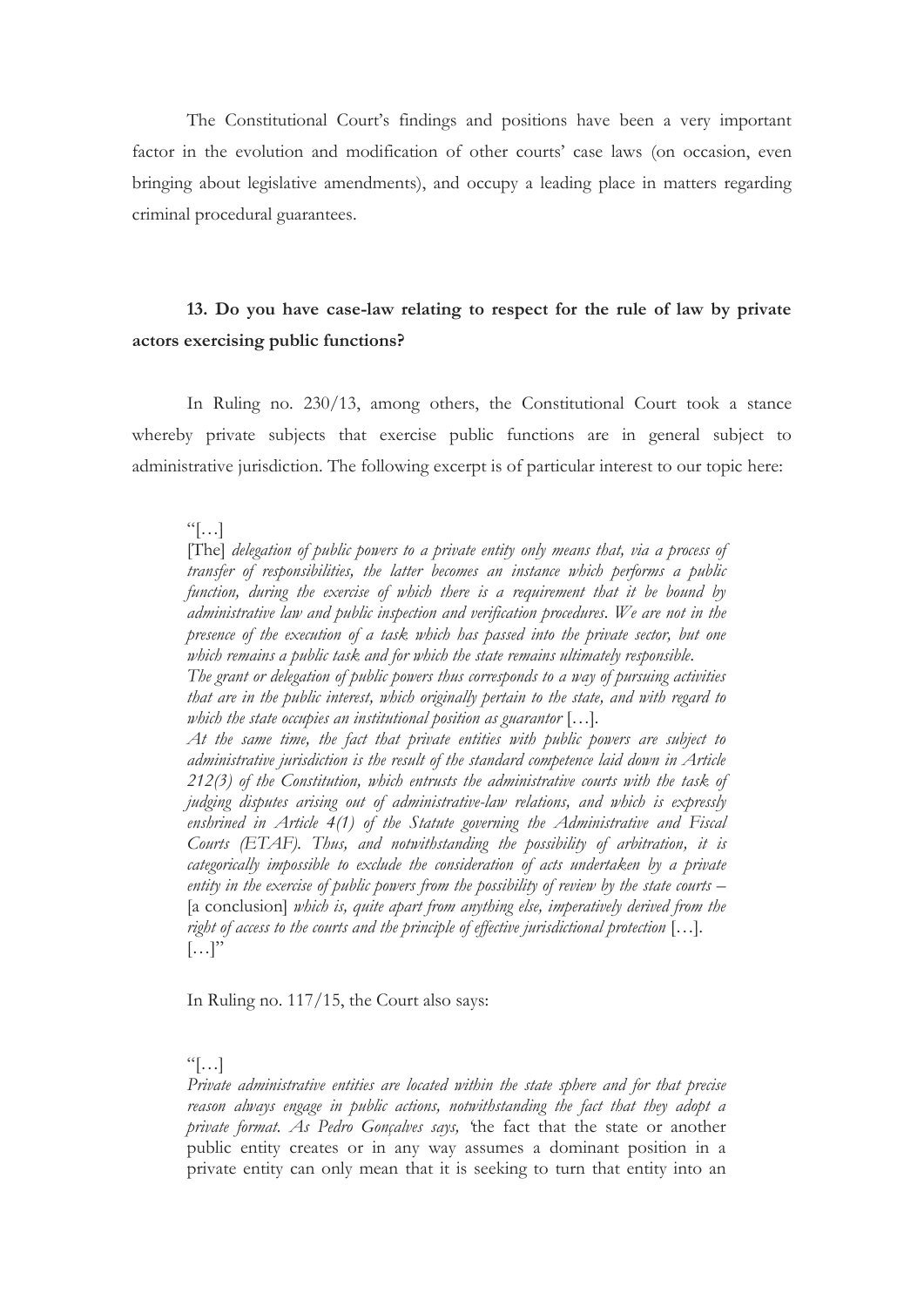instrument with which to intervene in the social area. To us, that indirect intervention represents a public intervention*'*. […] *Private entities charged with taking part in the execution of public tasks are located in Society, in the private sphere, and precisely for that reason the activity they undertake is in principle a private action. However, when they perform administrative functions that have been delegated by a public entity, the activity so exercised must be deemed public.*  $\left[\ldots\right]$ "

The exercise of public functions by private-law subjects thus does not waive the subjection of that activity of theirs – i.e. of the acts practised as part of that activity – to the juridical regime governing public entities. Within the scope of that activity, those subjects continue to be bound by the principle of legality laid down for public entities.

**14. Are public officials accountable for their actions, both in law and in practice? Are there problems with the scope of immunity for some officials, e.g. by preventing an effective fight against corruption? Do you have case-law related to the accountability of public officials for their actions?**

The regime governing the extra-contractual civil liability of the state and other public entities (compensation for injuries and losses caused in the exercise of public activities) is laid down by law (Law no. 67/2007 of 31 December 2007). In particular, that law means that: injuries and losses caused in the exercise of legislative, jurisdictional and administrative functions are subject to compensation (Article 1[1]); actions undertaken and omissions committed in the exercise of public-authority prerogatives or prerogatives that are regulated by administrative-law provisions or principles are equivalent to the exercise of an administrative function (Article 1[2]); officeholders of public administration organs and entities and public administration staff and agents are liable for their actions and omissions, as laid down by law (Article 1[3]); private-law legal persons and their staff, members of governing bodies, legal representatives and third-party entities and staff are liable as laid down by law for actions they undertake and omissions they commit in the exercise of public-authority prerogatives or prerogatives that are regulated by administrative-law provisions or principles; and full reparation must be made for such injuries and losses (Article 3[1]).

In connection with the civil liability of public entities or entities that exercise public functions, it is worth mentioning Rulings nos. 154/07 (in which the Court found "*the norm*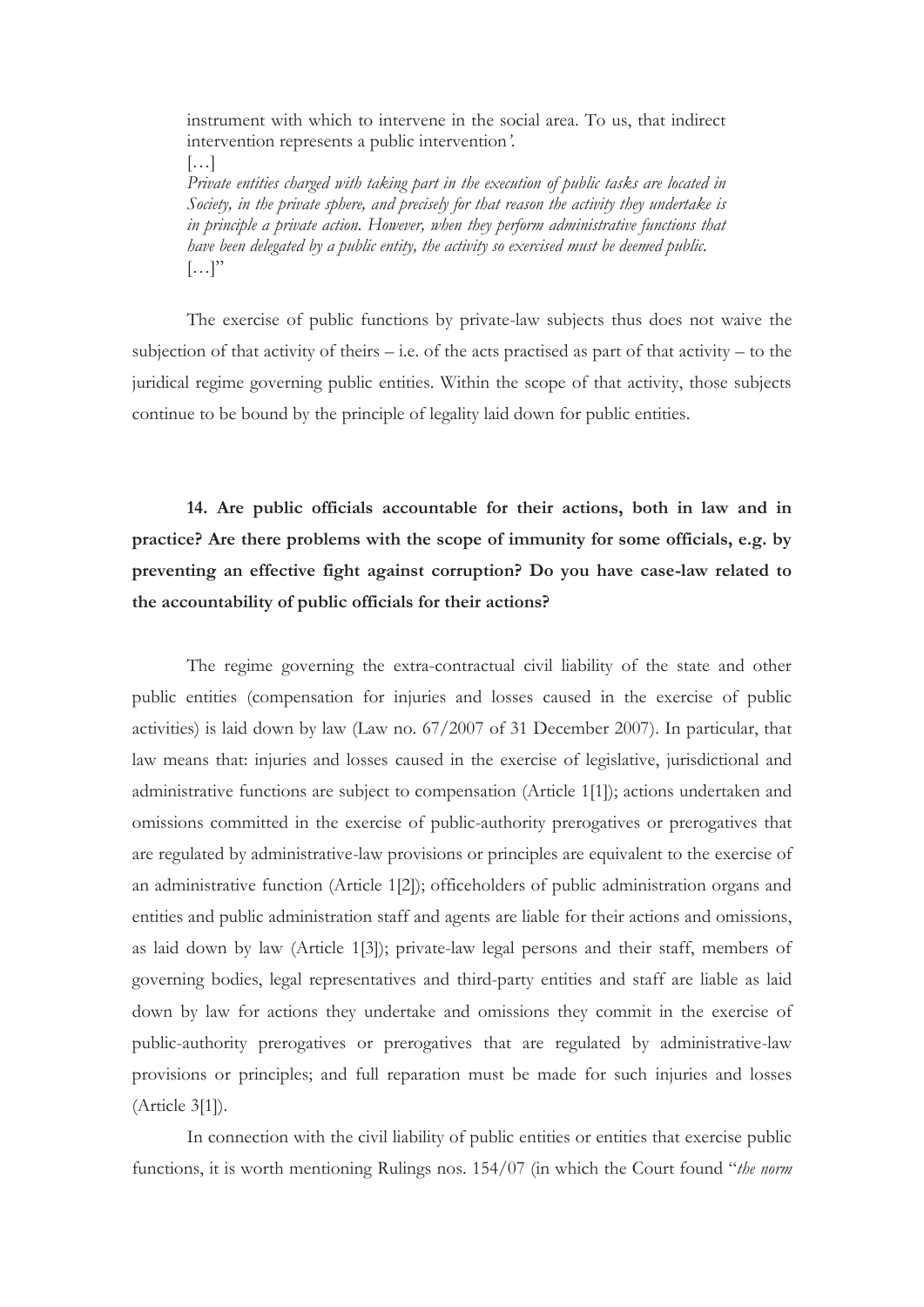*contained in Article 2[1] of Executive Law no. 48,051 of 21 November 1967 to be unconstitutional when interpreted to mean that an administrative act which is annulled due to lack of grounds is absolutely and under any circumstances incapable of being considered an illicit act for the purposes of making it possible for the state to be civilly liable for an illicit act"*), and 650/04 (in which the Court declared "*the part of the norm contained in the first section of Article 19(1) of the General Transport Tariff (TGT) which entirely excludes liability on the part of the Railway (CF) for injuries and losses caused to passengers as the result of delays, train cancellations or missed connections unconstitutional with generally binding force"*).

In addition to *civil* liability, there is a broad range of crimes that apply to the improper exercise of public functions and entail the *criminal* liability of officeholders for acts undertaken in the exercise of their functions. Of particular note in this respect are the crimes committed in the exercise of public functions that are provided for in the Criminal Code (CP) itself (particularly: improper receipt of an advantage, passive corruption, active corruption, embezzlement of public funds or property ('peculation'), improper use of public property, deriving economic benefit from public dealings, extortion by abuse of a public position or authority ('concussion'), abuse of authority, breach of urban-planning rules by a public servant, and breach of a duty of secrecy or confidentiality); and the fact that some crimes are deemed to be aggravated when committed by public officeholders (Law no. 34/87 of 16 July 1987). In the case of the crimes of improperly receiving an advantage and corruption, the Criminal Code says that **the agent can be dispensed from the applicable penalty** whenever: (a) he/she has reported the crime within at most 30 days after committing the act in question, on condition that this occurs before criminal proceedings are brought and that he/she voluntarily returns or makes up the advantage so received, or its value in the case of something fungible; (b) before the fact occurs, he/she voluntarily repudiates the offer or promise he/she accepted, or returns or makes up the advantage so received, or its value in the case of something fungible; or (c) before the fact occurs, he/she withdraws the promise or offer of an advantage or asks for it to be returned or made up (Article 374-B[1]). On the other hand, the penalty is especially attenuated if the agent: (a) by the time the first-instance trial hearing is concluded, concretely helps obtain or produce evidence that is decisive to the identification or capture of other responsible parties; or (b) committed the act in question at the request of a public servant, with the request made either directly or via a third party (Article 374-B[2]).

The fight against corruption faces difficulties linked to the nature of the unlawful act concerned, and the crime is difficult to investigate. However, in practice immunities –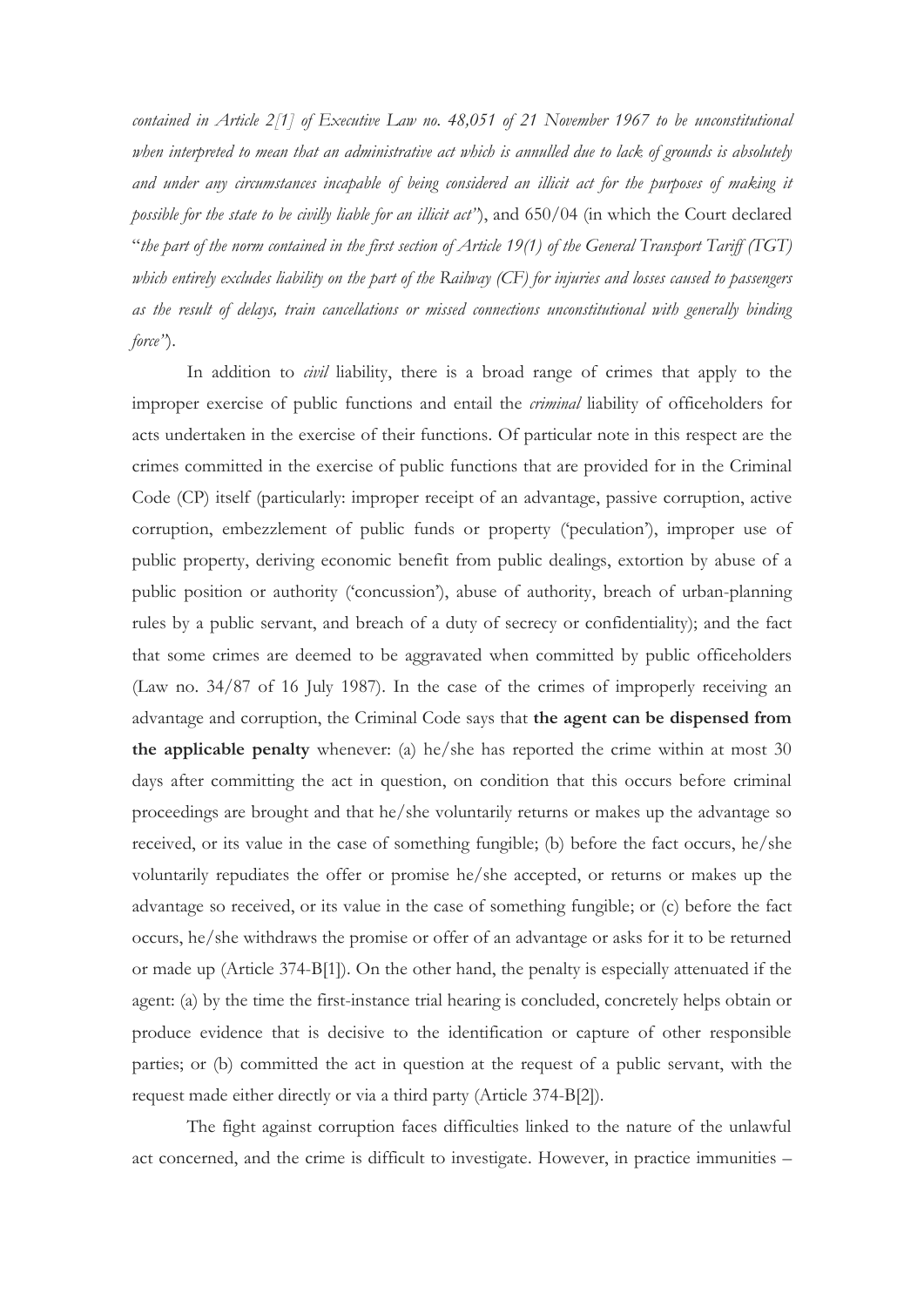e.g. the immunity which the law gives to Members of the Assembly of the Republic (Article 11, Law no. 7/93 of 1 March 1993) – have not been an obstacle to the investigation and pursuit of crimes, given that they have usually been lifted in corruption investigations.

## **15. Is there individual access to your Court (direct / indirect) against general acts / individual acts? Please briefly explain the modalities / procedures.**

In answering this question, we will take "general acts" to mean legislative norms and "individual acts" to refer to administrative acts.

The Portuguese report to the Summit of Presidents of Supreme, Constitutional and Regional Courts (Mexico, 2012) summarised the situation with regard to the first group as follows<sup>6</sup>:

 $\lceil \cdot \rceil$ 

 $\overline{a}$ 

*In Portugal, the constitutional review process conducted by the Constitutional Court is directed solely at legal norms, given that Portuguese law does not offer the possibility of a 'constitutional complaint' or '*amparo *remedy'.*

*Given this, the Constitutional Court only hears* [questions concerning] *the violation* [of constitutional norms and principles] *within the context of the review of the constitutionality of norms with a content that can affect* [those norms and principles]*.*

*The system includes four types of review: prior,* ex post facto *abstract, concrete, and the review of unconstitutionality by omission. The Constitutional Court has sole competence to conduct the first two and the last of these, while a number of public entities possess the legitimacy to request them (in the case of prior control, only the President of the Republic in general, and the Representatives of the Republic in the autonomous regions with regard to regional legislative decrees specifically: Article 278[1] and [2], CRP). The Portuguese concrete review model is mixed – 'diffuse at the base and concentrated at the summit' – because every court is competent to refuse to apply norms that are contrary to the Constitution (Article 204, CRP), with those decisions then subject to appeal to the Constitutional Court, which has the last word on the question of constitutionality.*

*Private entities only have access to the Constitutional Court in concrete review cases, using the format of the appeal on the grounds of (un)constitutionality in which they are entitled to challenge decisions of other courts on questions of constitutionality that have arisen in an action that has gone to court. Concrete reviews essentially occur following two major types of court decision: those in which a court refuses to apply any norm on the grounds of its unconstitutionality, and those in which it does apply a norm that has been alleged to be unconstitutional during the proceedings.*  $\left[\ldots\right]$ "

<sup>6</sup> [http://www.tribunalconstitucional.pt/tc/content/files/relatorios/relatorio\\_006\\_mexico-pt.pdf](http://www.tribunalconstitucional.pt/tc/content/files/relatorios/relatorio_006_mexico-pt.pdf)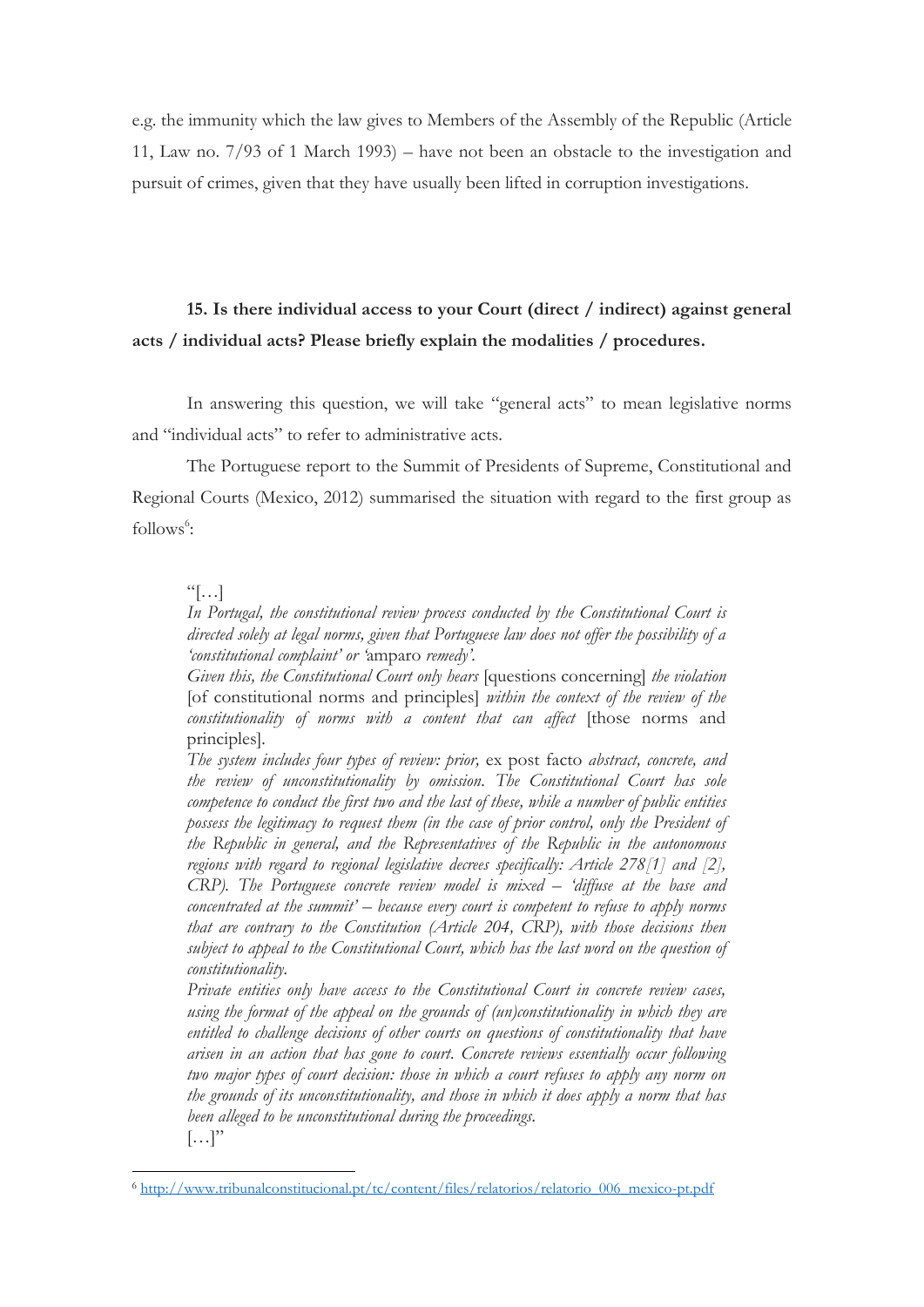The effects of Constitutional Court decisions vary depending on the type of review.

In prior review cases, if the Court finds a norm contained in any decree of international agreement to be unconstitutional, the President of the Republic or the Representative of the Republic, as appropriate, must veto the act and send it back to the organ (the Assembly of the Republic, or the Legislative Assembly of the Autonomous Region, respectively) that passed or approved it. In that case, the decree cannot be enacted or signed unless that organ expunges the norm the Court has found unconstitutional or, in appropriate cases, confirms it by both a two-thirds majority of those of its Members who are present and an absolute majority of those who are in full exercise of their office (Article 279[1] and [2], CRP). It is thus possible for a legislative organ to force the passage of a norm which the Constitutional Court has found unconstitutional, but to date this has only happened once in the Court's history (Ruling no. 190/87) and then, after the norms in question had been passed by the requisite majority and entered into force, the Court found them unconstitutional with generally binding force (Ruling no. 151/93). Similarly, in prior review cases, if the Court finds a norm included in a treaty to be unconstitutional, that treaty can only be ratified if the Assembly of the Republic approves it by both a two-thirds majority of the Members who are present and an absolute majority of those who are in full exercise of their office (Article 279[4], CRP).

In an abstract review situation, a declaration of unconstitutionality or illegality with generally binding force has effect from the moment at which the norm in question entered into force, and causes the revalidation of any norms which that norm may have repealed or revoked. If, however, the unconstitutionality or illegality is because the norm infringed upon a later constitutional or legal norm, the declaration only has effect from the date on which the latter entered into force (Article 282[1] and [2], CRP). In addition, decisions in cases that have already been judged are not affected, unless the Constitutional Court decides otherwise, which it can do when the subject matter of the norm is criminal, disciplinary or a mere social administrative offence and the content of the more recent norm is less favourable to the accused than that of the older one (Article 282[3], CRP). When legal certainty, reasons of fairness or an exceptionally important and duly justified public interest are at stake, the Court can also restrict the scope of the effects of the unconstitutionality or illegality (Article 282[4], CRP).

Concrete review decisions only have effect in the case in which they are handed down, where they are binding with regard to the question of normative unconstitutionality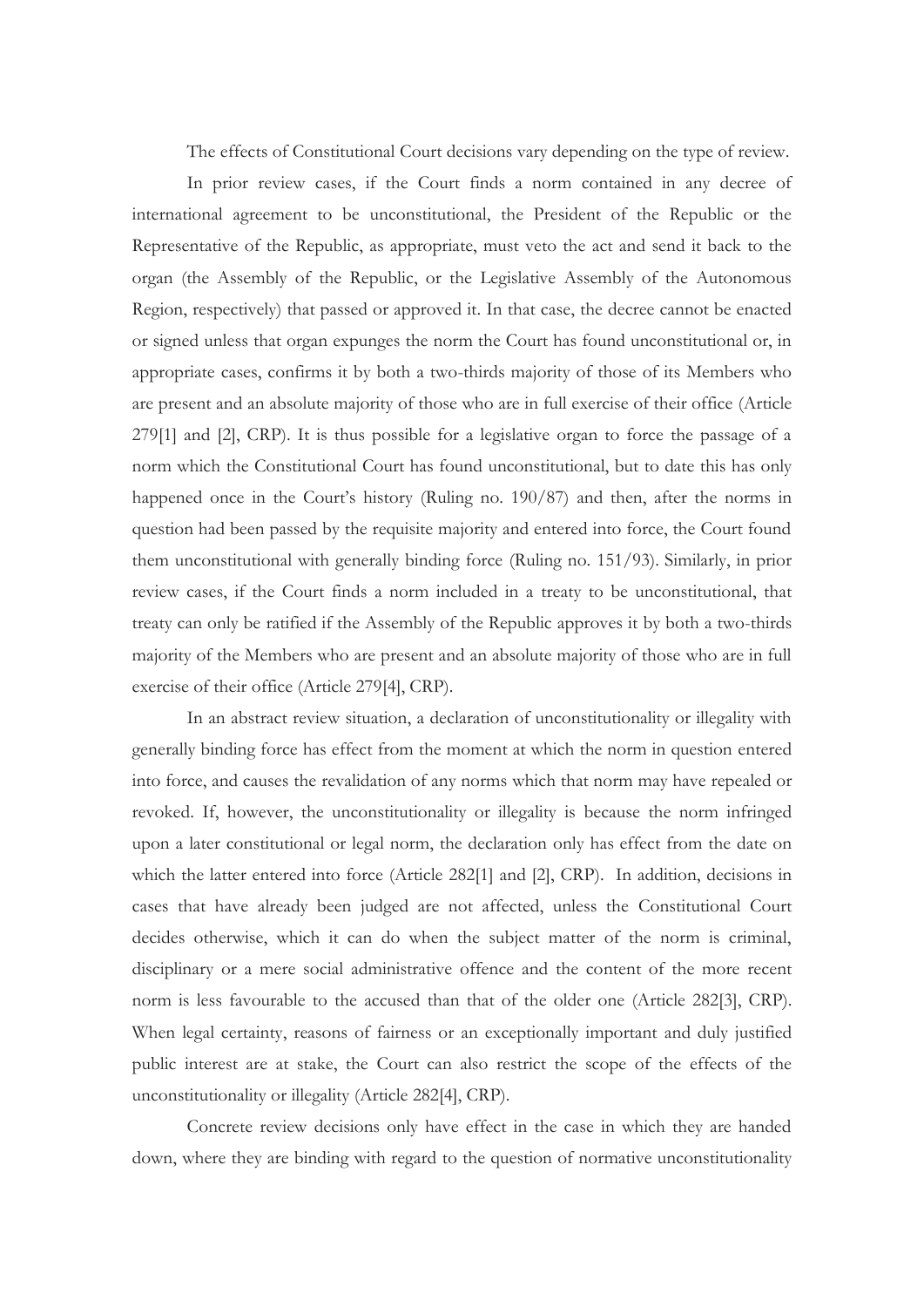that was brought before the Constitutional Court, but only limit the court *a quo* in relation to that specific situation and case. Having said that, the Public Prosecutors' Office can request the abstract review of any norm which the Constitutional Court has found unconstitutional or illegal in at least three concrete cases (Article 281[3], CRP). Article 80(3), LTC, also allows the Court to find that a given norm should be interpreted 'in accordance with the Constitution', but this mechanism has rarely been used (see Rulings nos. 35/08 and 651/05) and is not entirely consensual among constitutional scholars.

It is also worth mentioning the so-called *additive decisions*, which are brought about with reference to the parameter of equality in cases in which a given norm confers a legal position on a certain group of people or entities and unconstitutionally excludes others. In some (rare) cases the Constitutional Court has found that its decision in this regard also implies the inclusion of the unduly excluded group (see Rulings nos. 449/87 and 359/91).

In addition to the legal force awarded to them by law, Constitutional Court decisions tend to influence the case law of the other courts, which frequently refer to them and seek to follow and adapt to their essential content.

Similarly, the various legislative bodies keep a close eye on constitutional case law, modifying norms in the light of findings of unconstitutionality (e.g. see Ruling no. 23/06, on time limits for bringing paternity investigations, which was behind an amendment to the Civil Code by Law no. 14/2009 of 1 April 2009), passing or approving regimes in accordance with certain decisions (see Ruling no. 107/88, which was expressly referred to in the exposé of reasons for Executive Law no. 64-A/89 of 27 February 1989), revising the Constitution itself in the wake of positions taken by the Court (see Ruling no. 474/95 and the subsequent amendment of Article 33, CRP, in the 1997 constitutional revision), or legislating following a declaration of unconstitutionality by omission (Rulings nos. 182/89 and 474/02 and Laws nos. 10/91 of 29 April 1991 and 11/2008 of 20 February 2008 respectively).

It is thus possible to say that the effective impact of constitutional case law goes beyond its formal legal force.

Besides the norms contained in legislative acts, it has been admitted that the Constitutional Court can (in concrete review cases involving appeals against decisions of other courts) hear allegations of the unconstitutionality of regulatory acts, on condition that they have external effects on private entities (Rulings nos. 1058/96 and 32/02).

For concrete review purposes, an administrative act only constitutes a *norm* if, in addition to its external efficacy, it possesses a minimally general nature (Rulings nos.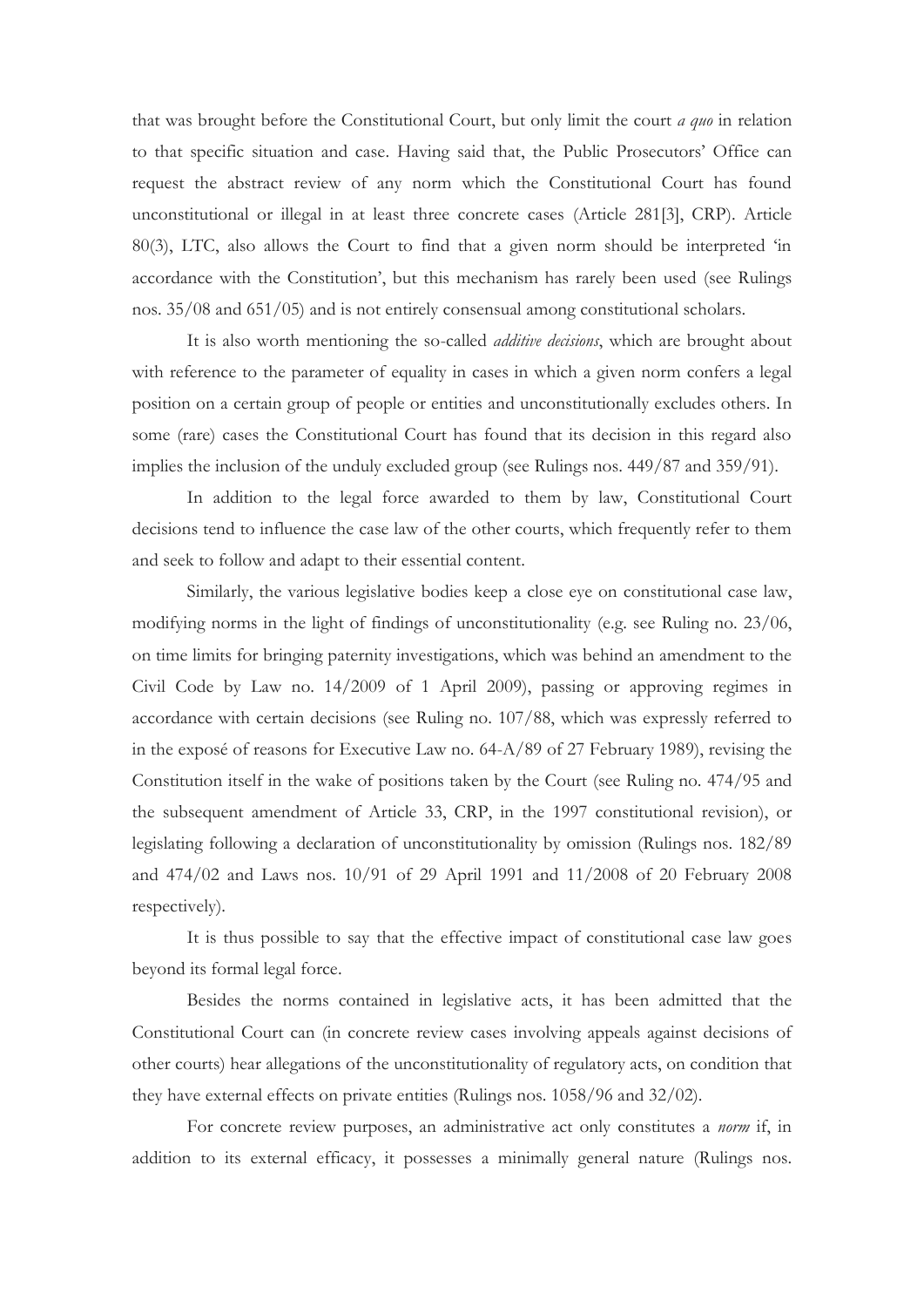783/96 and 353/07). However, there is nothing to prevent questions of normative unconstitutionality that are relevant to the determination of an administrative act's validity and efficacy from being raised during the course of a challenge against that act before the courts.

**16. Has your Court developed case-law concerning access to ordinary / lower courts (e.g. preconditions, including, costs, representation by a lawyer, time limits)?**

The Constitutional Court has generated a huge body of case law on the right of access to the courts. The following are just a few examples:

- a) Ruling no. 844/14: a norm contained in Article 13(1) of, and a Table attached to, the Code of Procedural Costs (CCP), in the version set out in Executive Law no. 323/2001 of 17 December 2001, were held unconstitutional for breach of the principle of proportionality, to the extent that they led to the charging of court costs that were unrelated to the complexity of the case and placed no limit on the value of the suit used to calculate the court fee (also see Rulings nos. 179/14, 826/13, 604/13, 421/13 and 266/10).
- b) Ruling no. 218/14: a norm contained in Article 66(2) of the Code of Judicial Costs (CCJ, approved by Executive Law no. 224-A/96 of 26 November 1996) was found unconstitutional when interpreted in such a way as to allow the court costs owed by an expropriated party to intolerably exceed the amount of the compensation deposited with the court.
- c) Ruling no. 675/16: a norm deduced from Article 46(4) and (5) of the Regime governing the Imposition of Sanctions in the Energy Sector (RSSE) approved by Law no. 9/2013 of 28 January 2013 was found unconstitutional when interpreted to mean that appeals seeking to judicially challenge final decisions in which the Energy Services Regulatory Entity (ERSE) found a party guilty of an infraction in administrative offence proceedings were as a rule merely devolutive, with any suspensive effect dependent on both the provision of a bond and the confirmation that execution of the original decision would cause considerable loss to the appellant (also see Ruling no. 674/16).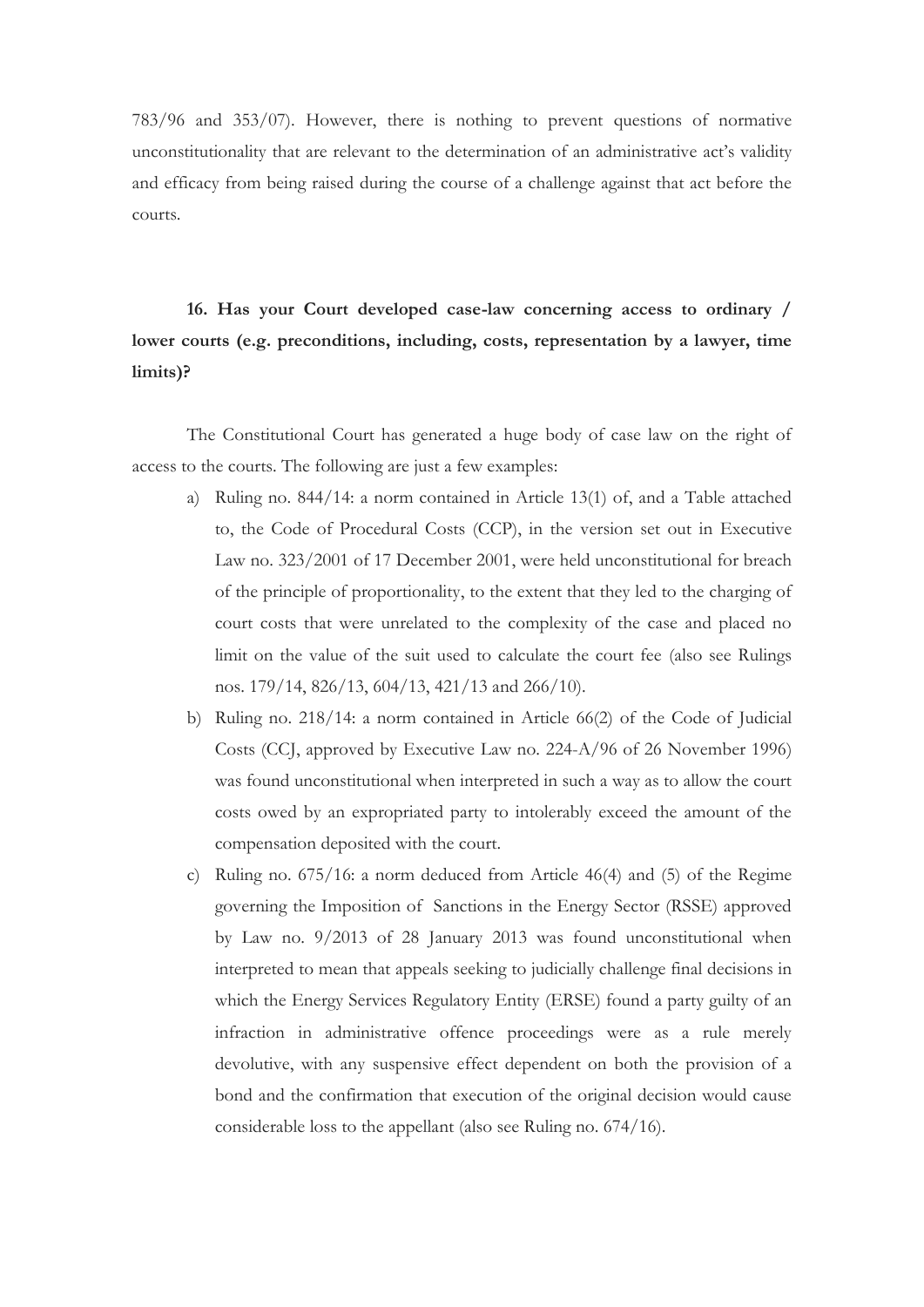- d) Ruling no. 591/16: the part of a norm contained in Article 7(3) of Law no. 34/2004 of 29 July 2004, with the text given to it by Law no. 47/2007 of 28 August 2007, whereby for-profit legal persons were refused legal aid without any consideration of their concrete economic situation, was found unconstitutional.
- e) Ruling no. 461/16: a normative interpretation deduced from Article 24(5)(a) of Law no. 34/2004 of 29 July 2004 was deemed unconstitutional when considered to mean that a time limit interrupted by application of paragraph (4) of the same Article began upon notification of the lawyer appointed to represent the notified party, when that party had applied for legal aid and was still unaware of the appointment of counsel because he/she had not yet been notified of it.
- f) Ruling no. 193/16: a norm deduced from Article 103 of the Law governing the Protection of Endangered Children and Young Persons approved by Law no. 147/99 of 1 September 1999 meant that, in proceedings designed to promote the rights of and protect a child or young person which might lead to imposition of the measure involving his/her placement in the care of a person selected for his/her adoption, or of an institution with a view to his/her subsequent adoption, as provided for in Article  $35(1)(g)$  of the Law with the text given to it by Law no. 31/2003 of 22 August 2003, it was not mandatory for the parents of the child or young person to be represented by counsel from the moment at which the date of the judicial debate referred to in Article 114(3) of the same normative act was set. This norm was found unconstitutional.
- g) Ruling no. 195/15: a norm contained in Article 721-A(1)(c) and (2)(c) of the Code of Civil Procedure (CPC) approved by Executive Law no. 44,129 of 28 December 1961, with the text given to it by Executive Law no. 303/2007 of 24 August 2007, when interpreted such that the appellant in an application for an exceptional appellate review had to attach a certification that the ruling which serves as grounds for the appeal had transited *in rem judicatam* as a requirement for being able to lodge the appeal, failing which the application would be summarily rejected, was found unconstitutional for violating the right to fair process enshrined in Article 20(4) of the Constitution.
- h) Ruling no. 781/13: the Court declared the norms contained in Article 8(1) and (2) of the Law governing the Sports Arbitration Tribunal, when conjugated with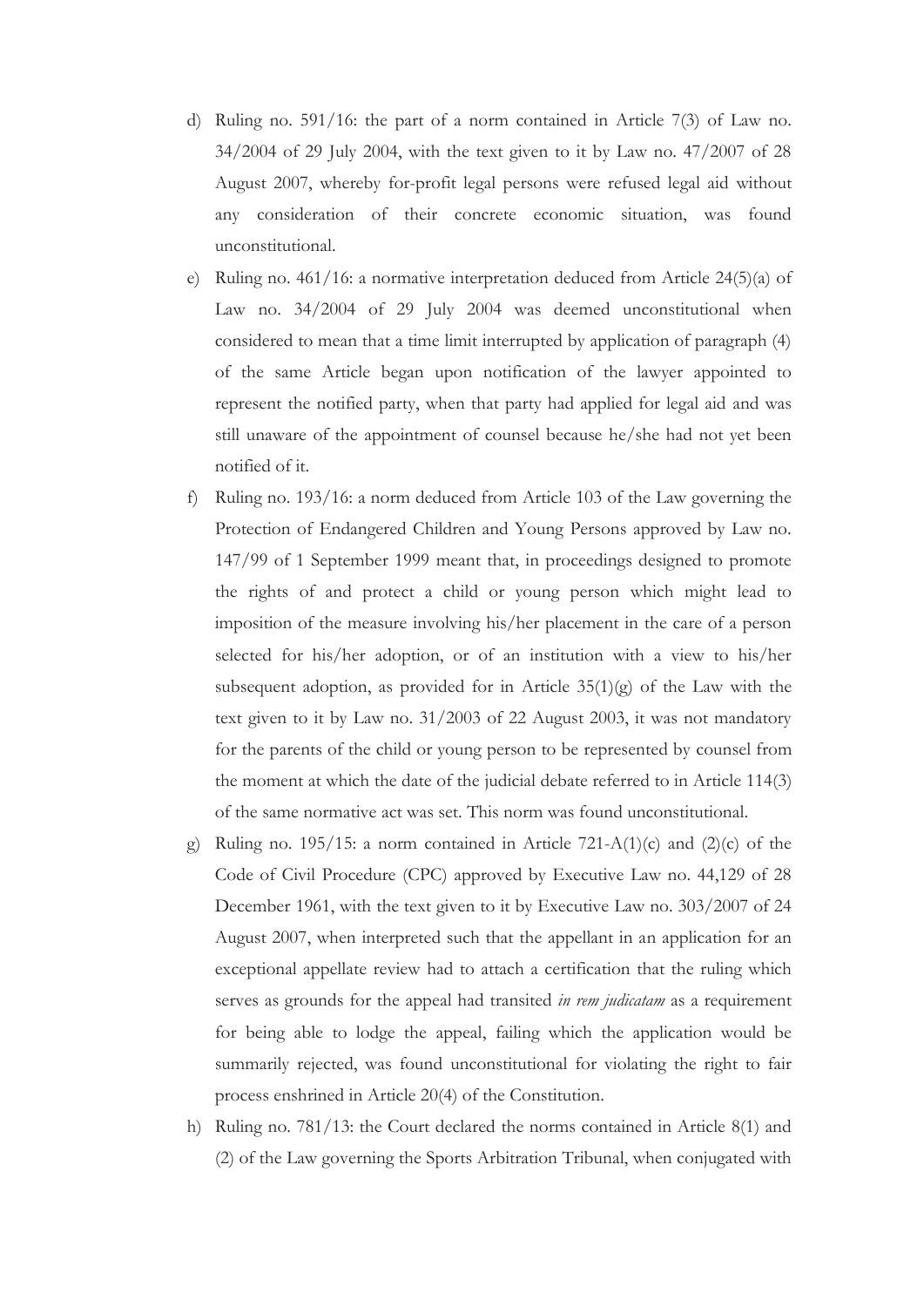the norms included in Articles 4 and 5 of the same Law, as approved in annexe to Law no. 74/2013 of 6 September 2013, unconstitutional with generally binding force on the grounds that they were in breach of the right of access to the state courts.

- i) Ruling no. 243/13: a normative interpretation deduced from Article 685(2) of the Code of Civil Procedure inferred that the time limit for appealing against a judicial decision to apply the child/youth promotion and protection measure involving placing a minor in the care of the person selected to adopt him/her or of an institution with a view to his/her subsequent adoption began on the day on which the decision was read out, on condition that the interested parties were present at the reading, even if they were not represented by a lawyer during the proceedings and they asked for, but were not given, a copy of the decision on the day on which it was read out. The Court found this interpretation unconstitutional.
- j) Ruling no. 545/12: a normative interpretation deduced from Article 70(1)(a) of the Code of Administrative Procedure, such that if the Post Office distributes the post daily in the place where a notified party lives, sending a letter by normal (i.e. unregistered) post sufficed to notify that party of a decision to cancel legal aid taken on the grounds of the provisions of Article 10 of Law no. 34/2004 of 29 July 2004, was held unconstitutional because it was in violation of Articles 268(3) and 20(1) of the Constitution.
- k) Ruling no. 20/12: a norm contained in Article 200 of the Code governing the Execution of Freedom-Depriving Penalties and Measures (CEPMPL, approved by Law no. 115/2009 of 12 October 2009) was found to be unconstitutional when interpreted such that an administrative decision to continue holding an inmate under a security regime could not be challenged.

### **17. Has your Court developed case-law on other individual rights related to the rule of law?**

See answers to questions 1, 2, 3, 4, 12 and 18.